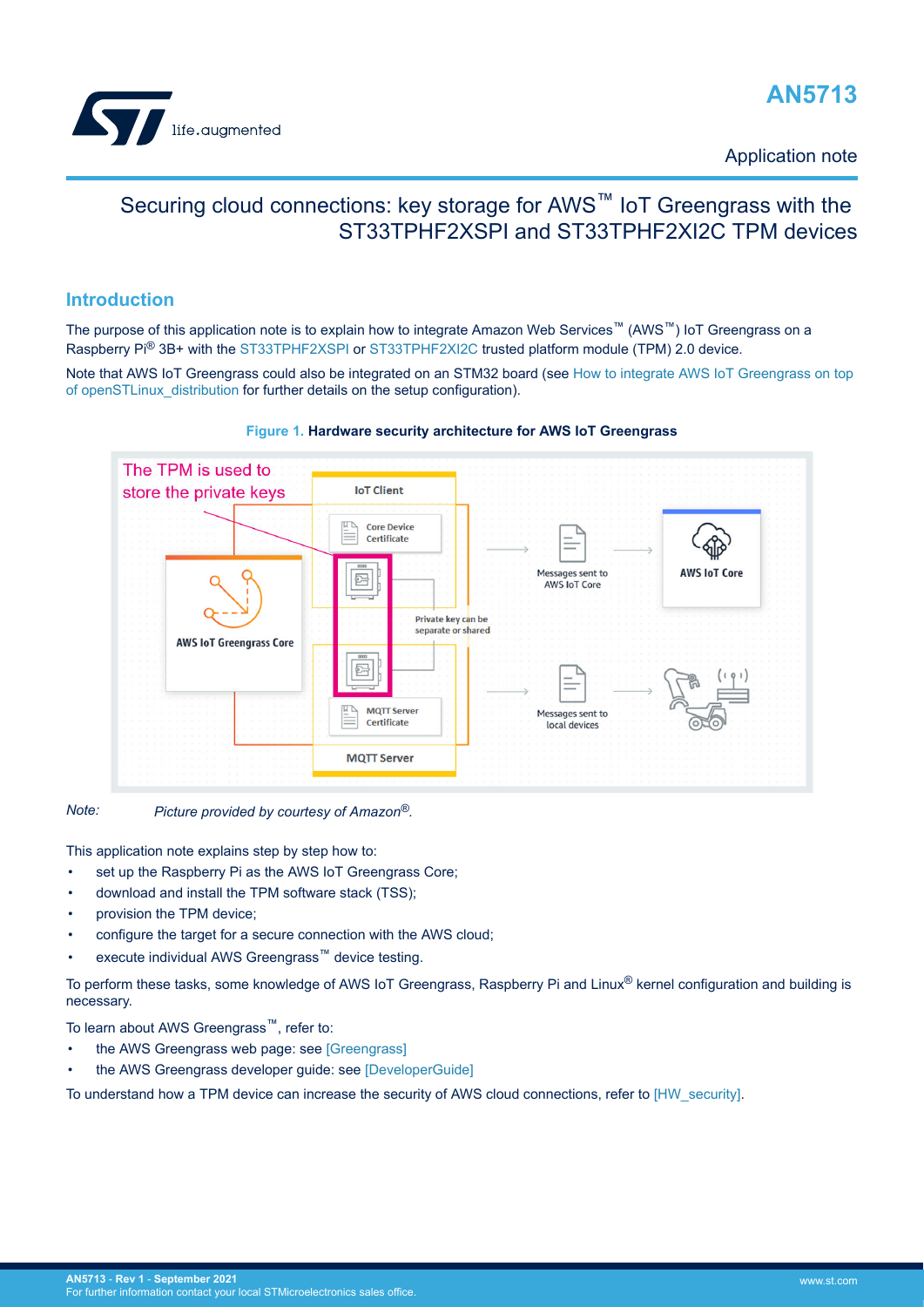<span id="page-1-0"></span>**STI** 

The instructions provided in this application note have been tested with AWS IoT Greengrass Version 1, and the software versions listed below. Any other software version or functionality has not been tested.

#### **Table 1. Tested software and functionality versions**

|       |       |       |       | TSS version   Tpm2-tools version   Tpm2-pkcs11 version   AWS Greengrass IDT version   AWS IoT Greengrass Core version |
|-------|-------|-------|-------|-----------------------------------------------------------------------------------------------------------------------|
| 2.4.1 | 4.2.1 | 1.0.2 | 3.1.x | 1.10.x                                                                                                                |
| 3.0.1 | 4.3.0 | 1.4.0 | 3.2.0 |                                                                                                                       |

*Note: Amazon Web Services, AWS and AWS Greengrass are trademarks of Amazon.com, Inc. or its affiliates in the United States and/or other countries.*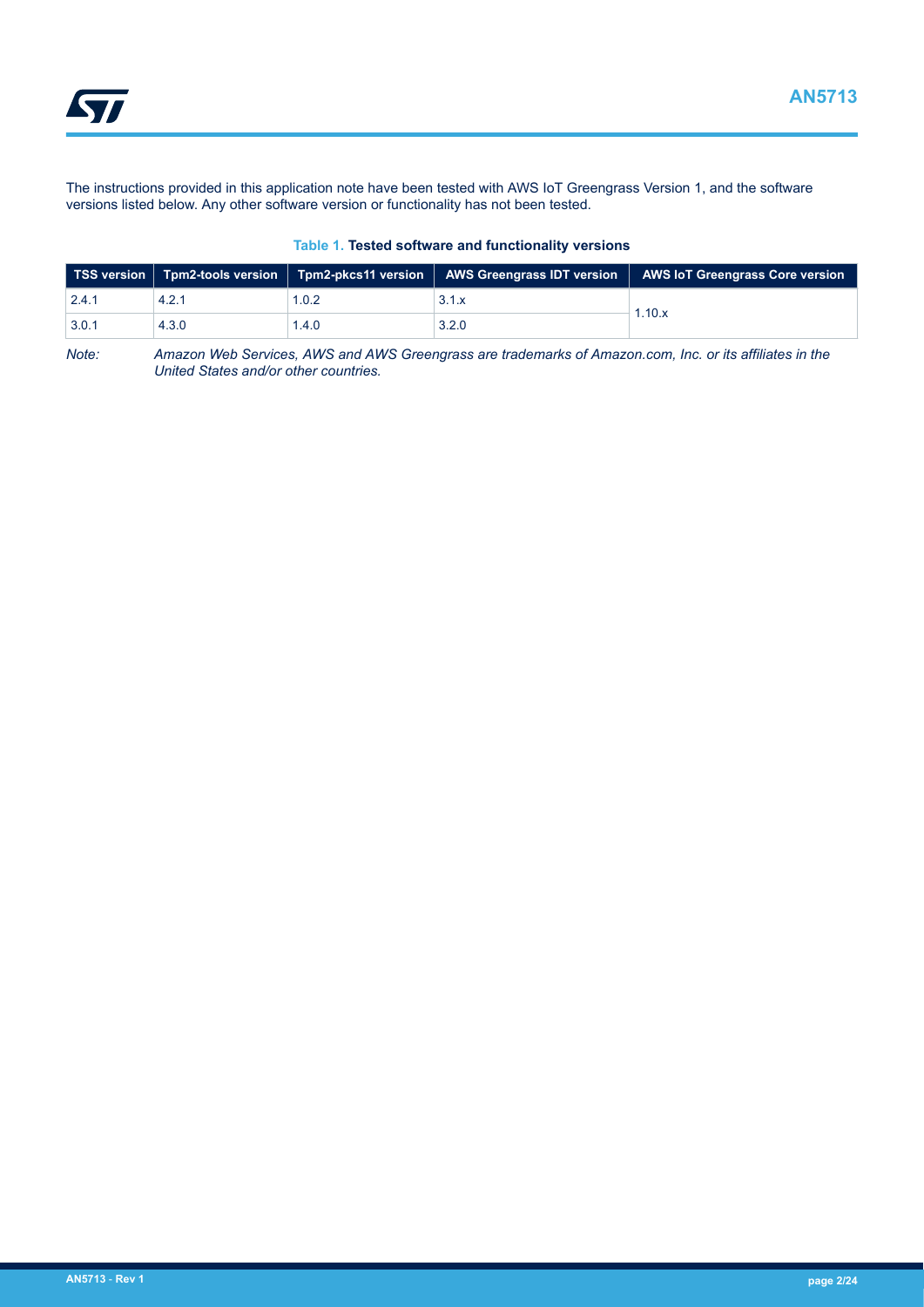<span id="page-2-0"></span>

# **1 Reference links**

The table below lists all the public resources that are needed in conjunction with this application note and are referenced therein. They can be links to open-source software resources, or to guides provided by third-party websites.

#### **Table 2. Reference links**

| <b>Reference</b>            | Open-source software resource                                                                                                                                                                                         |
|-----------------------------|-----------------------------------------------------------------------------------------------------------------------------------------------------------------------------------------------------------------------|
| [Greengrass]                | The AWS Greengrass web page: https://aws.amazon.com/greengrass <sup>(1)</sup>                                                                                                                                         |
| [DeveloperGuide]            | The AWS Greengrass developer guide available from https://docs.aws.amazon.com/<br>$g$ reengrass <sup>(1)</sup>                                                                                                        |
| [HW_security]               | Hardware security integration section of the developer guide available at: https://<br>docs.aws.amazon.com/greengrass/latest/developerguide/hardware-security.html(1)                                                 |
| [Signup]                    | AWS account creation page: https://portal.aws.amazon.com/billing/signup#/start <sup>(1)</sup>                                                                                                                         |
| [RPi_setup]                 | Setting up a Raspberry Pi section of the developer guide available at: https://<br>docs.aws.amazon.com/greengrass/latest/developerguide/setup-filter.rpi.html(1)                                                      |
| [LinuxKernel]               | Linux kernel sources for a Raspberry Pi, available at: https://github.com/raspberrypi/linux <sup>(1)</sup>                                                                                                            |
| <b>[TCG-TPM-I2C-DRV]</b>    | STMicroelectronics patch for I <sup>2</sup> C TPM devices: https://github.com/STMicroelectronics/TCG-<br>TPM-I2C-DRV                                                                                                  |
| [TPM2-TSS repository]       | The TPM2 software stack repository: https://github.com/tpm2-software(1)                                                                                                                                               |
| [TSS]                       | Latest TPM software stack available at https://github.com/tpm2-software/tpm2-tss/releases <sup>(1)</sup>                                                                                                              |
| [TPM2-tools]                | Latest TPM2-tools version available at: https://github.com/tpm2-software/tpm2-tools/releases <sup>(1)</sup>                                                                                                           |
| [PKCS#11]                   | Latest release of PKCS#11, available at https://github.com/tpm2-software/tpm2-pkcs11/<br>releases $(1)$                                                                                                               |
| [GreengrassGroup&Core]      | Configure AWS IoT Greengrass on AWS IoT section of the AWS IoT Greengrass developer<br>guide: https://docs.aws.amazon.com/greengrass/latest/developerguide/gg-config.html <sup>(1)</sup>                              |
| [GreengrassCore_SW]         | Start AWS IoT Greengrass on the core device section of the AWS IoT Greengrass developer<br>guide: https://docs.aws.amazon.com/greengrass/latest/developerguide/gg-device-start.html(1)                                |
| [AWS-IoT-Console login]     | URL to log in to the AWS IoT Console: https://us-east-2.console.aws.amazon.com/iot/home?<br>region=us-east-2#/dashboard(1)                                                                                            |
| [IAM-policy&user]           | Prerequisites for running the AWS IoT Greengrass qualification suite section of the AWS IoT<br>Greengrass developer guide: https://docs.aws.amazon.com/greengrass/latest/developerguide/<br>$dev-tst-preregs.html(1)$ |
| [IDT]                       | AWS Greengrass IDT, available at: https://docs.aws.amazon.com/greengrass/latest/<br>developerguide/dev-test-versions.html(1)                                                                                          |
| [Results-logs]              | Understanding results and logs section of the AWS IoT Greengrass developer guide: https://<br>docs.aws.amazon.com/greengrass/latest/developerguide/results-logs.html(1)                                               |
| [Docker]                    | Docker software available at: https://get.docker.com(1)                                                                                                                                                               |
| [Dependency-checker-script] | Dependency checker script available at: https://github.com/aws-samples/aws-greengrass-<br>samples/raw/master/greengrass-dependency-checker-GGCv1.11.x.zip(1)                                                          |

*1. This URL belongs to a third party. It is active at document publication, however, STMicroelectronics shall not be liable for any change, move or inactivation of the URL or the referenced material.*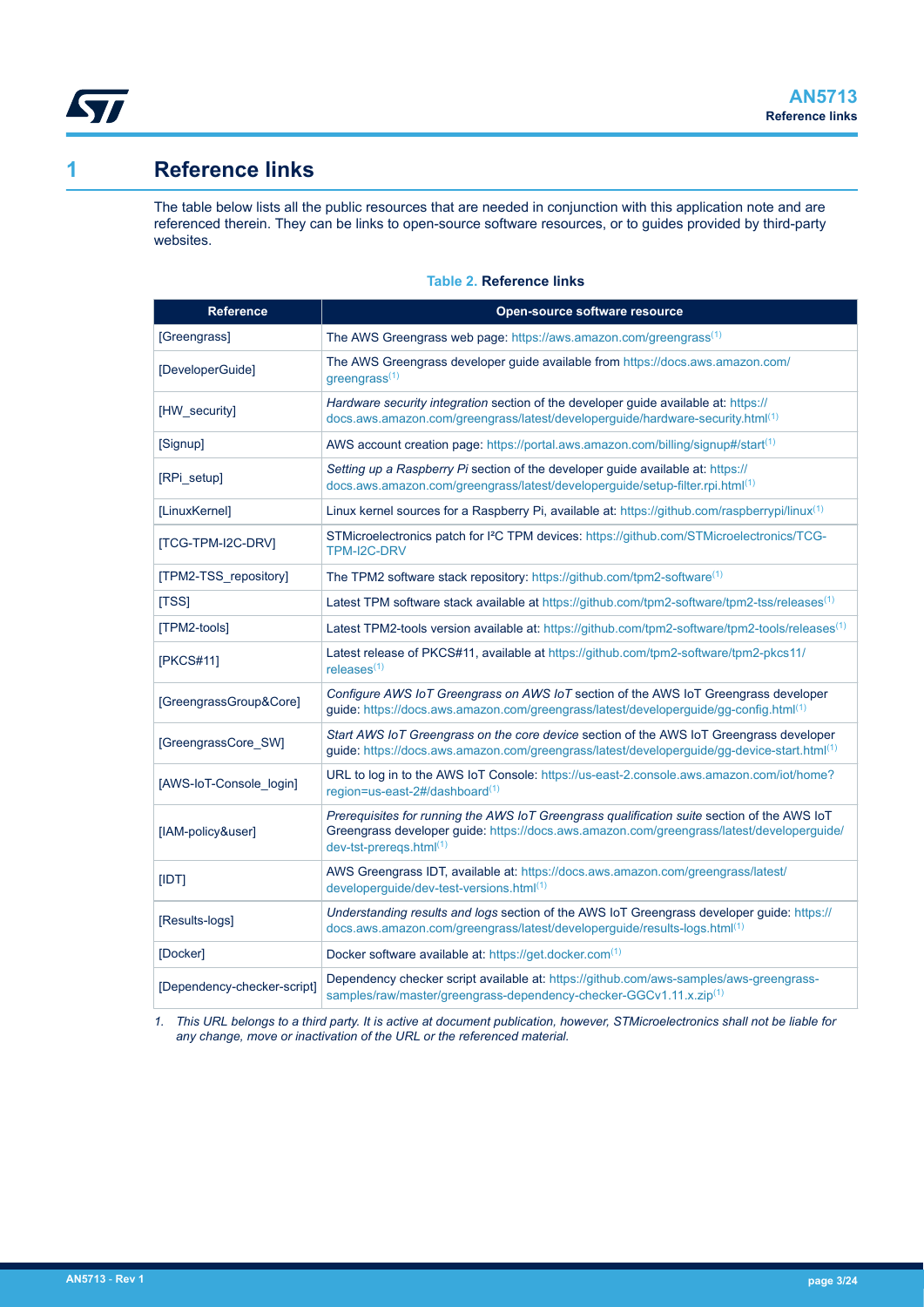<span id="page-3-0"></span>

## **2 Hardware setup**

The [STPM4RasPI](https://www.st.com/en/product/stpm4raspi?ecmp=tt9470_gl_link_feb2019&rt=an&id=AN5713) extension board features a soldered TPM device and a Raspberry Pi connector. It is used to connect the [ST33TPHF2XSPI](https://www.st.com/en/product/st33tphf2xspi?ecmp=tt9470_gl_link_feb2019&rt=an&id=AN5713) or [ST33TPHF2XI2C](https://www.st.com/en/product/st33tphf2xi2c?ecmp=tt9470_gl_link_feb2019&rt=an&id=AN5713) TPM device to the Raspberry Pi board. The [ST33TPHF2XSPI](https://www.st.com/en/product/st33tphf2xspi?ecmp=tt9470_gl_link_feb2019&rt=an&id=AN5713) and [ST33TPHF2XI2C](https://www.st.com/en/product/st33tphf2xi2c?ecmp=tt9470_gl_link_feb2019&rt=an&id=AN5713) devices are based on Arm® cores.

*Note: Arm is a registered trademark of Arm Limited (or its subsidiaries) in the US and/or elsewhere.*

arm



**Figure 2. STPM4RasPI extension board**

The soldered TPM device follows the Trusted Computing Group<sup>®</sup> (TCG) standards for the trusted platform module defined in the TCG Trusted Platform Module Library Specifications version 2.0 Level 0 Revision 138 [\[TPM](#page-18-0) [2.0 r138\]](#page-18-0) and errata version 1.4 [\[TPM 2.0 rev138 Err\].](#page-18-0)

Two different TPM models exist:

- The [ST33TPHF2XI2C,](https://www.st.com/en/product/st33tphf2xi2c?ecmp=tt9470_gl_link_feb2019&rt=an&id=AN5713) a TPM2.0 device with an I²C interface. Visit the [st.com](https://www.st.com/) website for more detailed product information.
- The [ST33TPHF2XSPI](https://www.st.com/en/product/st33tphf2xspi?ecmp=tt9470_gl_link_feb2019&rt=an&id=AN5713), a TPM2.0 device with an SPI interface. Visit the [st.com](https://www.st.com/) website for more detailed product information.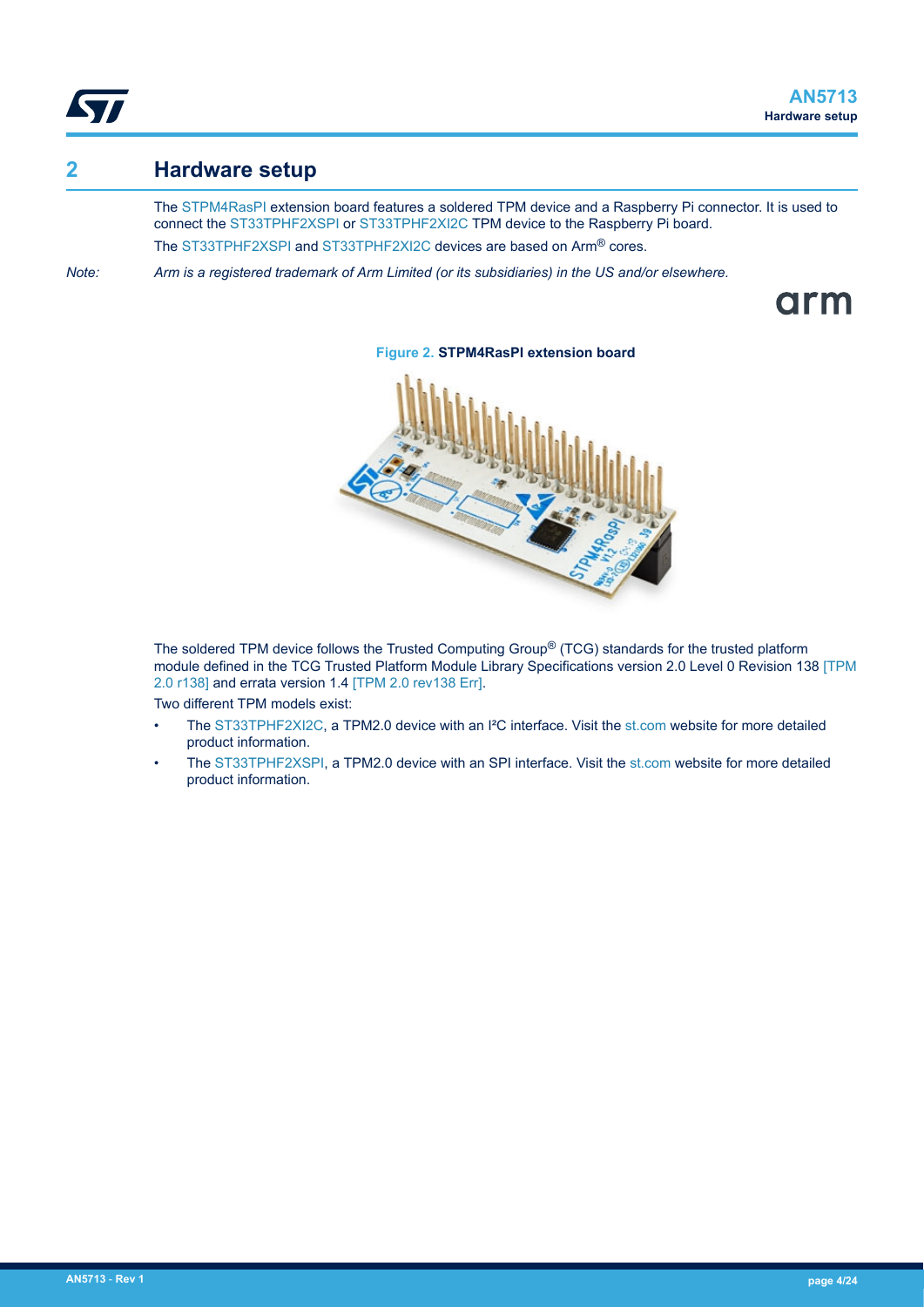<span id="page-4-0"></span>

# **3 Raspberry Pi configuration**

The Raspberry Pi configuration takes three steps, detailed in the following subsections.

## **3.1 Step 1: Creating an AWS account**

To create an AWS account, click on the link provided in [\[Signup\].](#page-2-0)

To register, you will need an e-mail address, a password, and an account name. You will also need to provide a valid credit card number.

### **3.2 Step 2: Raspberry Pi setup**

AWS provide a guide to set up a Raspberry Pi for AWS Greengrass. Follow the steps described in this guide (see [\[RPi\\_setup\].](#page-2-0)

#### **3.3 Step 3: TPM enablement preparation**

The third step consists in configuring the Raspberry Pi to enable the TPM device, and installing all necessary software dependencies.

#### **3.3.1 SPI and I²C buses**

To configure the Raspberry Pi to enable the TPM device, navigate to **[Menu]>[Preferences]>[Raspberry PI Configuration]** and activate **I²C and/or SPI** in the **Interfaces** item. This corresponds to the communication buses that one can use to communicate with the ST33TPHF2XSPI and ST33TPHF2XI2C TPM devices.

#### **3.3.2 Software dependencies**

Certain software packages are required in the frame of this application note. To install all the necessary dependencies, run the following commands on the Raspberry Pi:

```
sudo apt-get install bc libssl-dev flex bison autoconf libtool autoconf-archive libgcrypt20-
dev doxygen libdbus-1-dev libglib2.0-dev libcmocka-dev libcurl4-gnutls-dev pandoc libjson-
c-dev libsqlite3-dev libyaml-dev gnutls-bin libp11-kit-dev libp11-3 libp11-dev libengine-
pkcs11-openssl openjdk-8-jdk
```
sudo pip install pyyaml sudo pip install pyasn1-modules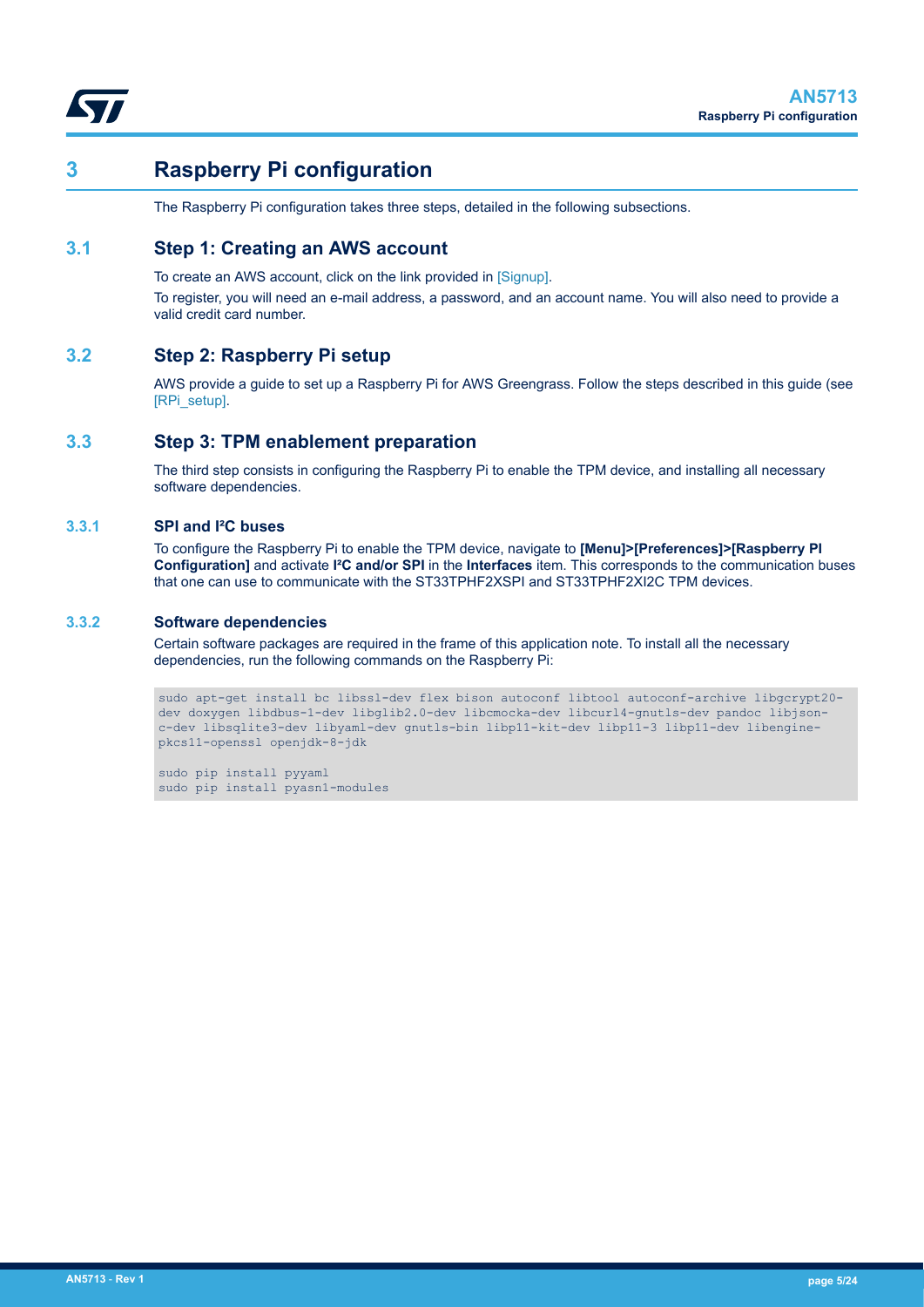

<span id="page-5-0"></span>

# **4 TPM enablement in the Linux kernel**

To allow communication with the TPM device, enable the TPM driver at kernel level. To do so, download the Linux kernel sources and recompile them with some modifications.

The following sections explain how to download, reconfigure and recompile the Linux kernel.

## **4.1 Downloading the Linux kernel sources for Raspberry Pi**

Just run the following code:

```
cd /home/pi/Downloads
git clone -b rpi-5.4.y --depth=1 https://github.com/raspberrypi/linux(1)
```
## **4.2 Device tree configuration**

To enable the TPM device on the SPI or I<sup>2</sup>C bus, modify the device tree by editing the  $\arctan/ \arctan/ \text{boot}/\text{dts}/\text{bc}$ m2710-rpi-3-b-plus.dts file as described in the tables below.

#### **Table 3. Editing the dts file for the ST33TPHF2XSPI TPM device**

| Replace                                                                                                                                                               | Bv                                                                                                                                                                                                                     |
|-----------------------------------------------------------------------------------------------------------------------------------------------------------------------|------------------------------------------------------------------------------------------------------------------------------------------------------------------------------------------------------------------------|
| spidev0: spidev@0{<br>compatible = " $spidev$ ";<br>$req = <0>;$ /* CEO */<br>$\#address-cells = <1>$ ;<br>$#size-cells = <0>$ ;<br>$spin-max-frequency = <500000>$ ; | st33htpm0: st33htpm@0{<br>compatible = " $st$ , $st33$ htpm- $spi$ ";<br>req = $\langle 0 \rangle$ ;<br>$#address-cells = <1>$ ;<br>$#size-cells = <0>$ ;<br>$spin-max-frequency = <33000000>$ ;<br>status = $"okay";$ |

#### **Table 4. Editing the dts file for the ST33TPHF2XI2C TPM device**

| Replace                                                                                                    | <b>By</b>                                                                                                                                                                                                                        |
|------------------------------------------------------------------------------------------------------------|----------------------------------------------------------------------------------------------------------------------------------------------------------------------------------------------------------------------------------|
| $&12c1$ {<br>$pinctr1-names = "default";$<br>$pinctrl-0 = \&i2c1 pins>;$<br>$clock-frequency = <100000>$ ; | $\&i2c1$ {<br>$pinctr1-names = "default";$<br>$pinctrl-0 = \&i2c1 pins>;$<br>$clock-frequency = <400000>$ ;<br>st33htpi: st33htpi@0{<br>compatible = $"st$ , st33htpm-i2c";<br>$req = <0x2E$ ;<br>status = $"okay";$<br>$\vdash$ |

### **4.3 Kernel option configuration**

Open the linux/arch/arm/configs/bcm2709\_defconfig file, and add the lines described hereunder.

#### **For the ST33TPHF2XSPI**

Add:

```
CONFIG TCG TIS CORE=y
CONFIG_MEMCG=y (this line is not for the TPM, but to enable the Memory Control Group, 
necessary for AWS Greengrass Core software execution)
```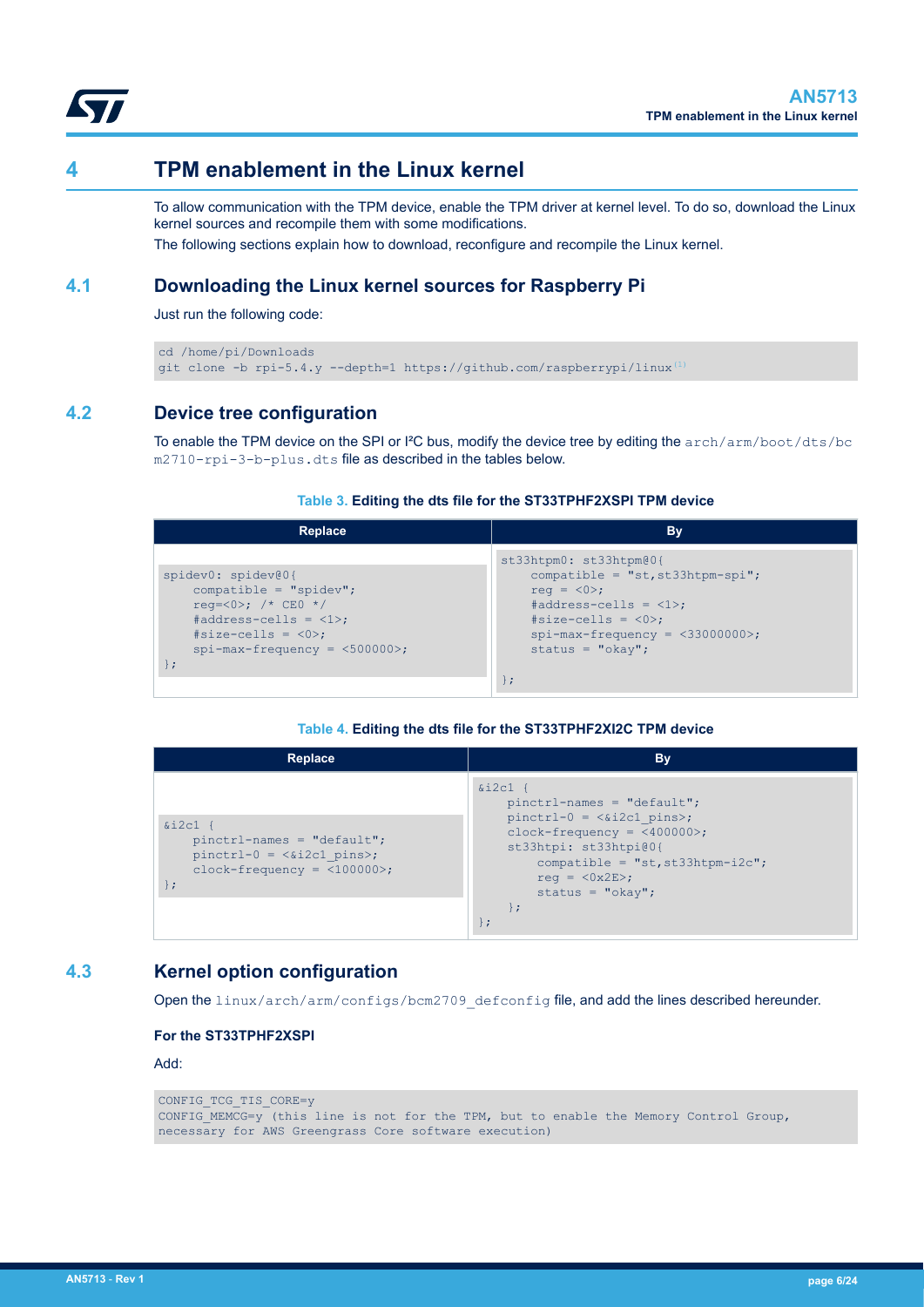<span id="page-6-0"></span>

Make sure that the following lines are also present:

CONFIG\_TCG\_TPM=y CONFIG\_TCG\_TIS\_SPI=m

#### **For the ST33TPHF2XI2C**

Add:

```
CONFIG CRC CCITT=y
CONFIG_TCG_TIS_CORE=y
CONFIG_TCG_TIS_I2C=m
CONFIG_MEMCG=y (this line is not for the TPM, but to enable the Memory Control Group, 
necessary for AWS Greengrass Core software execution)
```
Make sure that the following line is also present:

CONFIG\_TCG\_TPM=y

### **4.4 I²C driver creation**

STMicroelectronics provide a patch to create a generic I<sup>2</sup>C driver for the [ST33TPHF2XI2C](https://www.st.com/en/product/st33tphf2xi2c?ecmp=tt9470_gl_link_feb2019&rt=an&id=AN5713) TPM device. For the web link to download this patch, refer to [\[TCG-TPM-I2C-DRV\].](#page-2-0)

Download the patch and copy it into the linux/drivers/char directory. Then apply the patch with the following commands:

cd /home/pi/Downloads/linux/drivers/char patch –b –p0 < patchTPMv\_5\_4\_2.patch

## **4.5 Compiling the kernel**

Once the aforedescribed modifications have been made to the Linux kernel, compile and install it via the following commands:

```
cd /home/pi/Downloads/linux
make bcm2709_defconfig
make -i4 zImage modules dtbs
sudo make modules_install
sudo cp arch/arm/boot/dts/*.dtb /boot/
sudo cp arch/arm/boot/dts/overlays/*.dtb* /boot/overlays/
sudo cp arch/arm/boot/dts/overlays/README /boot/overlays/
sudo cp arch/arm/boot/zImage /boot/kernel7.img
```
After completion, reboot the Raspberry Pi board.

TPM driver enablement is correct if the  $/$ dev/tpm0 and  $/$ dev/tpm $rm$ 0 files are present.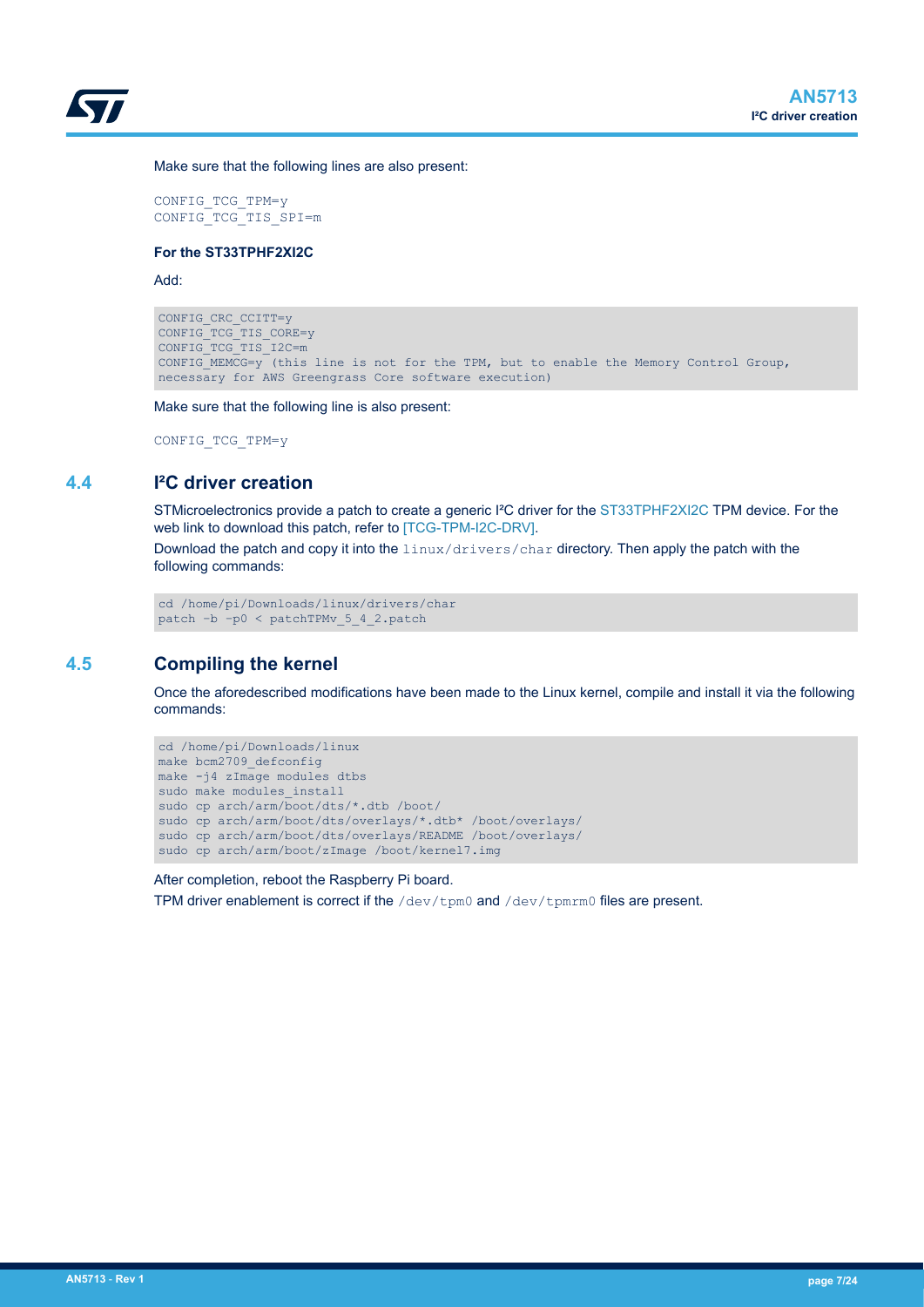<span id="page-7-0"></span>

## **5 Installing the TPM software stack and tools**

The TPM2 software stack ([\[TPM2-TSS\\_repository\]\)](#page-2-0) is an open-source project that aims to implement the TCG TSS specification [\[TPM TSS 2.0\]](#page-18-0).

### **5.1 Changing authorizations for the TPM driver**

The TPM driver file must be writable. Run the following command to authorize writing to the device:

sudo chmod 766 /dev/tpm0 sudo chmod 766 /dev/tpmrm0

To run these commands automatically at each boot, add them to the /etc/rc.local file:

sudo nano /etc/rc.local

Add the following lines before "exit 0":

./bin/chmod 766 /dev/tpm0 ./bin/chmod 766 /dev/tpmrm0

## **5.2 TSS installation**

Download the latest stable release of the TPM software stack. Refer to [\[TSS\]](#page-2-0) for the URL.

Extract to /home/pi/Downloads/tpm2-tss, then run the following commands:

```
cd /home/pi/Downloads/tpm2-tss
./bootstrap 
./configure –-with-device=/dev/tpmrm0
make
sudo make install
```
### **5.3 TPM2-tools installation**

Download the latest release of tpm2-tools. Refer to [\[TPM2-tools\]](#page-2-0) for the URL.

Extract to /home/pi/Downloads/tpm2-tools:

```
cd tpm2-tools
./bootstrap
./configure
make -j4sudo make install
sudo ldconfig
```
### **5.4 TPM2-PKCS#11 installation**

Create a directory for the PKCS#11 store:

```
sudo mkdir /opt/tpm2-pkcs11
sudo chmod 777 /opt/tpm2-pkcs11
```
Then download the latest release of PKCS#11. Refer to [\[PKCS#11\]](#page-2-0) for the URL.

Extract to /home/pi/Downloads/tpm2-pkcs11, then run the following commands:

```
cd /home/pi/Downloads/tpm2-pkcs11
./bootstrap
./configure --with-storedir=/opt/tpm2-pkcs11
make
sudo make install
```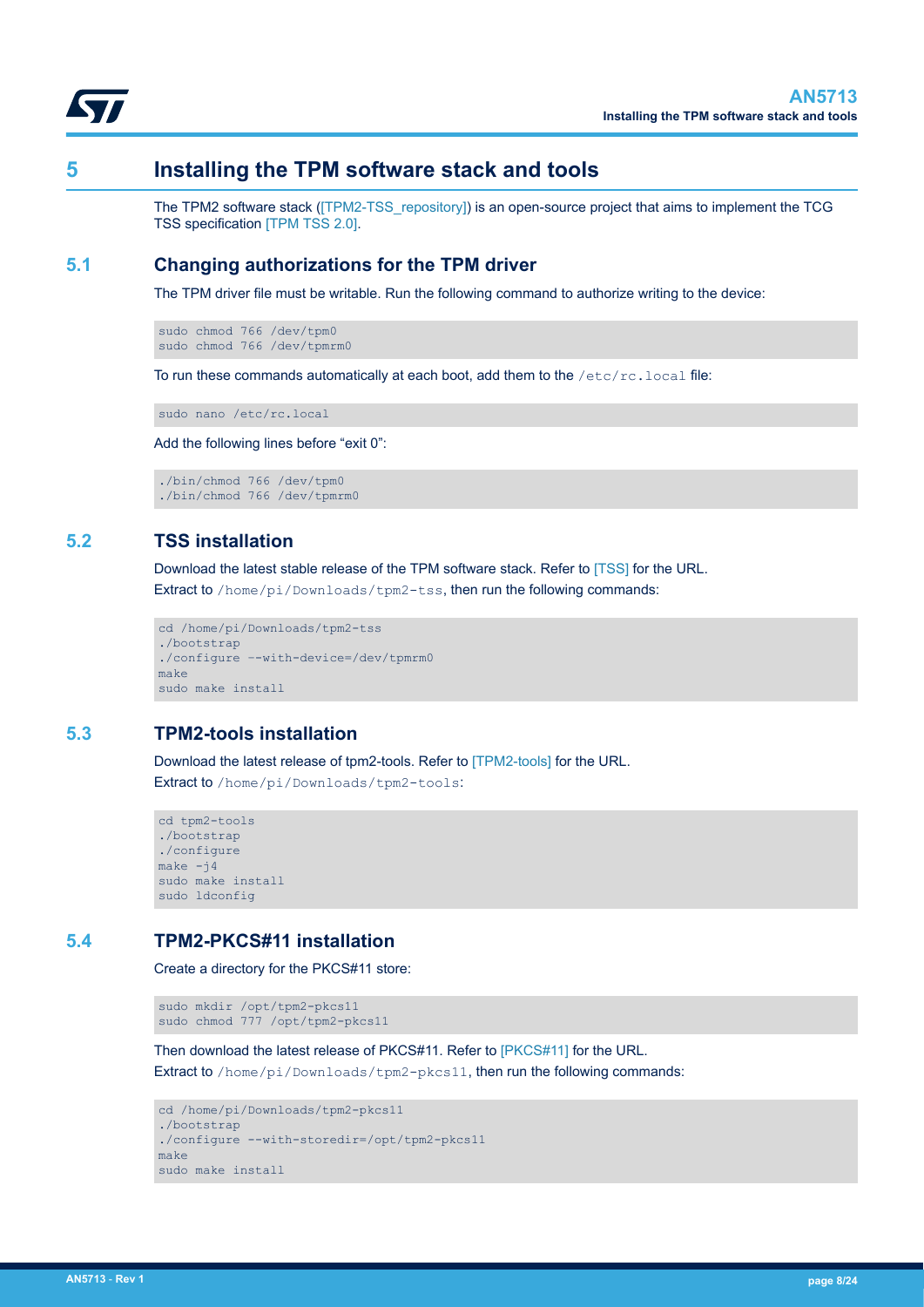

The location of the PKCS#11 store must be exported as an environment variable. To do so, run the following command:

sudo leafpad /home/pi/.bashrc

Add the following line to the end of the file:

export TPM2\_PKCS11\_STORE=/opt/tpm2-pkcs11

You can check that the TSS installation is correct by running a simple command:

tpm2\_getrandom --hex 20

This command should output 20 random bytes to the terminal.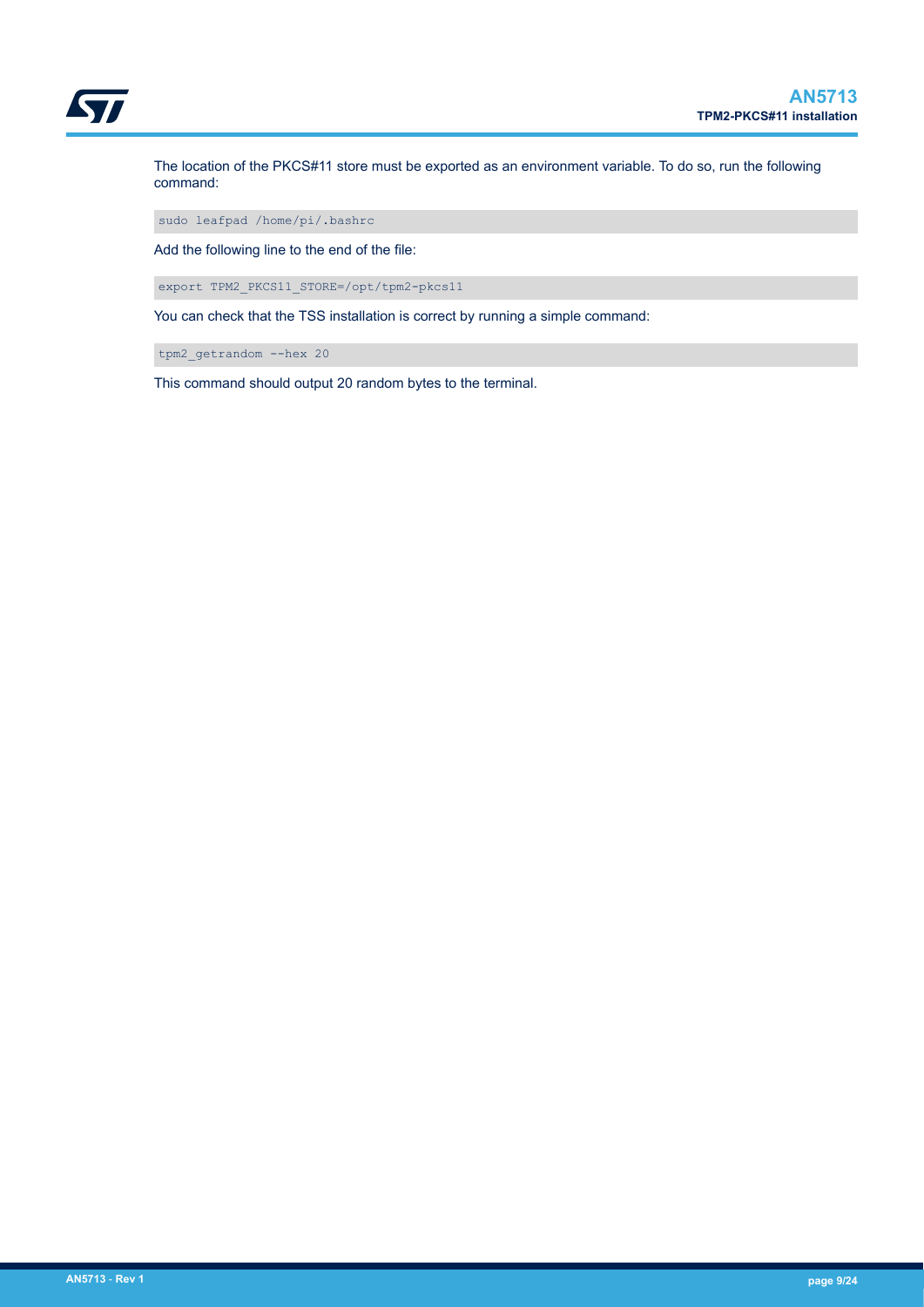

<span id="page-9-0"></span>

# **6 Setting up the Greengrass Group and its Core**

AWS provide a guide to create a first AWS Greengrass Group and a Core for this group, and to download the core software to the Raspberry Pi: refer to [\[GreengrassGroup&Core\]](#page-2-0). Make sure to download the **core security resources** as they will be used later. Then follow the [\[GreengrassCore\\_SW\]](#page-2-0) guide to start the Greengrass Core software on your Raspberry Pi.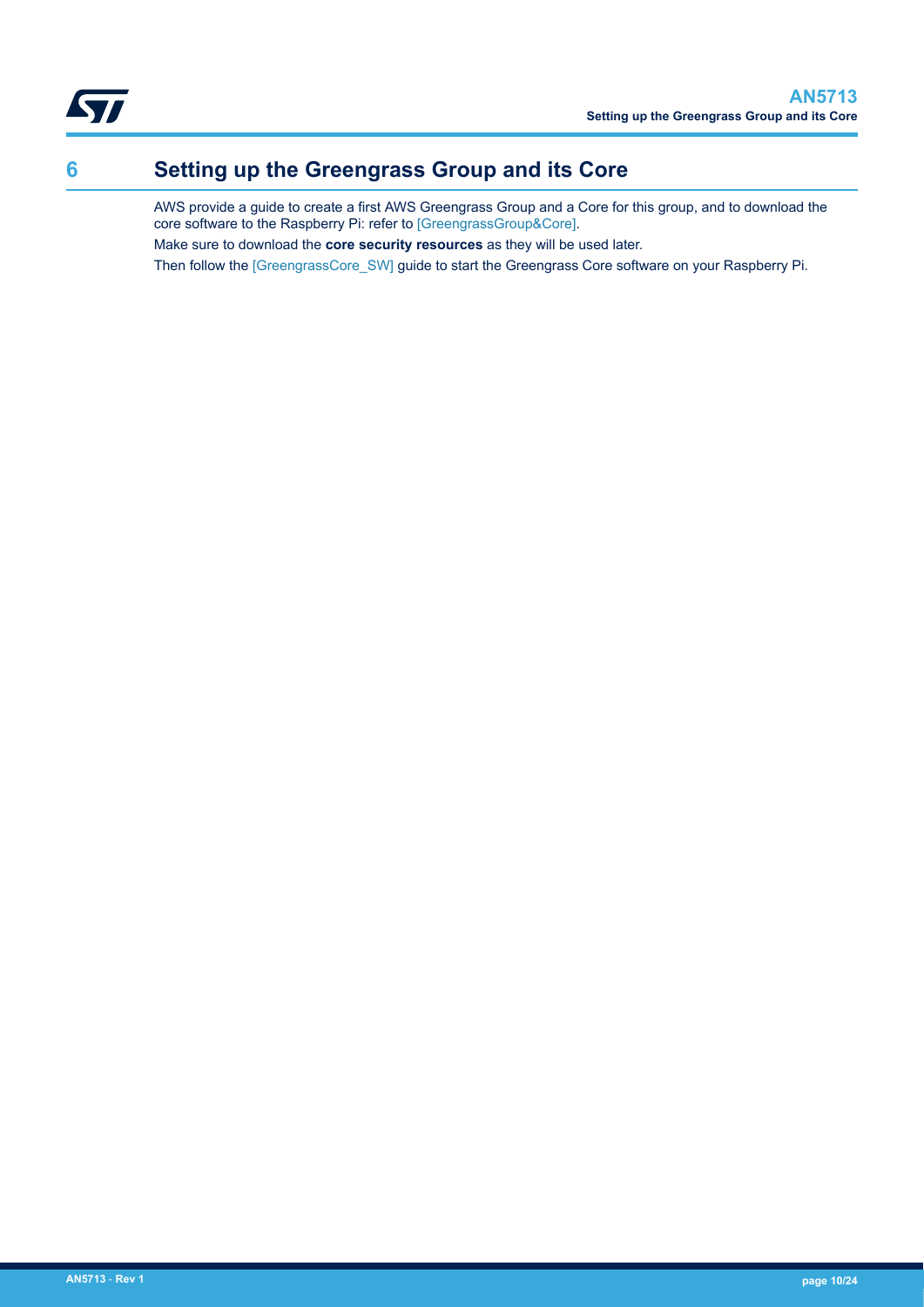<span id="page-10-0"></span>

# **7 Preparing the PKCS#11 key store**

This section describes how to provision the TPM device with one or multiple keys using a PKCS#11 interface. Two key pairs are used to secure AWS Greengrass communications:

- The "core private key" authenticates the Greengrass Core device to the Greengrass IoT server.
- The local MQTT server uses the MQTT key to secure communications between the Greengrass devices and the Greengrass Core.

These two keys can be different, or a shared key can be used for both.

The keys used to secure communications can be:

- An RSA key of size 2048 or larger.
- An EC key following a NIST-256 or NIST-384 curve.

Configure the PKCS#11 store with the following commands:

cd /home/pi/Downloads/tpm2-pkcs11/tools ./tpm2\_ptool init --path=/opt/tpm2-pkcs11

The command returns the following output:

action: Created id: 1

id indicates the number of the slot where the store has been initialized. It may be larger than 1 if other key stores have previously been initialized. The  $\pm d$  number does not affect the content of this application note. For the following command, id is assumed to be 1:

./tpm2 ptool addtoken --pid=1 --sopin=adminPin --userpin=userPin --label=greengrass -path=/opt/tpm2-pkcs11

Once the slot and the token have been created, one or two keys can be created to secure communications. Each different key must have a different key-label.

To create an RSA 2048 key, use the following command line:

./tpm2\_ptool addkey --algorithm=rsa2048 --userpin=userPin --label=greengrass --keylabel=greenkey --path=/opt/tpm2-pkcs11

To create an ECC 256 key, use the following command line::

./tpm2\_ptool addkey --algorithm=ecc256 --userpin=userPin --label=greengrass --keylabel=greenkey --path=/opt/tpm2-pkcs11

To create an ECC 384 key, use the following command line::

./tpm2 ptool addkey --algorithm=ecc384 --userpin=userPin --label=greengrass --keylabel=greenkey --path=/opt/tpm2-pkcs11

For the rest of this application note, it is assumed that a single shared key with the label "greenkey" is used to secure communications. If multiple keys are used, each key needs an associated certificate. To get a list of the tokens in the PKCS#11 store, run the following command:

p11tool --list-token-urls

The key URL can be obtained from the token URL, by adding the key label (" $\text{object}$ " attribute) and the private "type" attribute:

pkcs11:token=greengrass;object=greenkey;type=private

Each key should have a unique key URL, associated with the unique key-label specified at key creation time.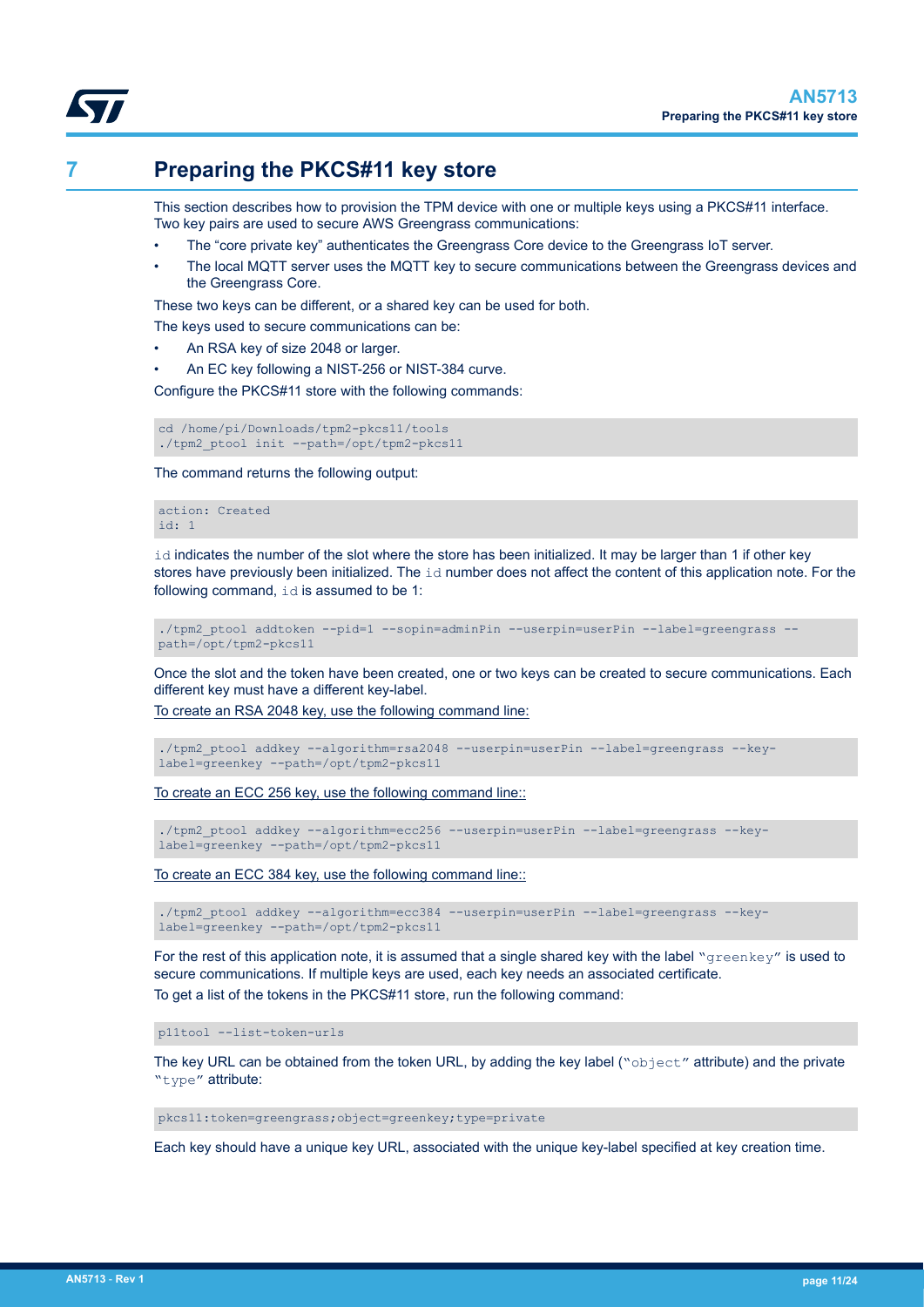

<span id="page-11-0"></span>

# **8 Associating a certificate with the key**

To ensure device authentication, each key must have an associated certificate. For this purpose, one can use *OpenSSL®* to generate a certificate signing request (CSR) for each key, with the following command:

```
openssl req -engine pkcs11 -new -key
"pkcs11:token=greengrass;object=greenkey;type=private" -keyform engine -out /home/pi/
certificate_request.csr
```
During the command execution, one has to give answers to prompted questions. The command uses these answers to generate the CSR file.

With this CSR file, to request a certificate for the key from the AWS Certificate Authority, do as follows:

- **Step 1.** Log in to the AWS IoT Console. Refer to [\[AWS-IoT-Console\\_login\]](#page-2-0) for the URL.
- **Step 2.** On the left pane, select **Secure>Certificates**, then click on the **Create** button.
- **Step 3.** Select the **Create with CSR** option.
- Step 4. Browse for the certificate request.csr file created earlier.
- **Step 5.** Download the created certificate (...-certificate.pem.crt).
- **Step 6.** Attach the policy created at the beginning of this application note to the certificate.
- **Step 7.** Make sure that the certificate is activated.
- **Step 8.** Download the root certificate from the Amazon server, if not already done at the ["Setting up the](#page-9-0) [Greengrass Group and its Core](#page-9-0)" stage,
- Step 9. Copy the downloaded certificates to /greengrass/certs using the following commands:

cp /home/pi/Downloads/…-certificate.pem.crt /greengrass/certs/ cp /home/pi/Downloads/root.ca.crt /greengrass/certs/root.ca.pem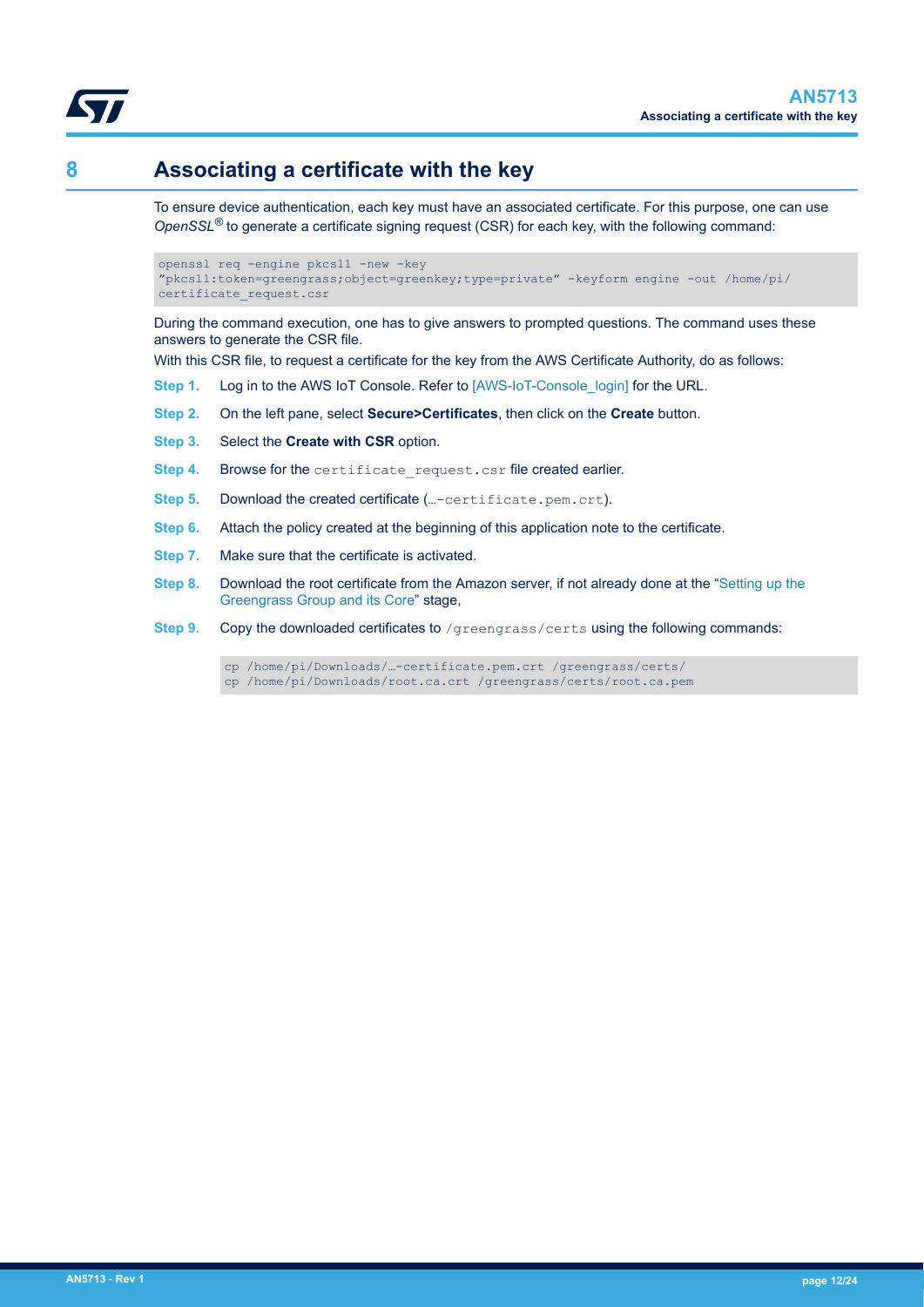<span id="page-12-0"></span>

# **9 Configuring the AWS Greengrass Core software**

The /greengrass/config/config.json file contains all the user-configurable options for the Greengrass Core daemon. This file needs to be modified, to use the keys that have been generated, and the PKCS#11 libraries.

The config.json file should look like this:

```
{
    "crypto": {
         "caPath": "file:///greengrass/certs/root.ca.pem",
         "PKCS11": {
             "P11Provider": "/usr/lib/arm-linux-gnueabihf/pkcs11/libtpm2_pkcs11.so",
             "SlotLabel": "greengrass",
             "SlotUserPin": "userPin"
         },
         "principals": {
             "IoTCertificate": {
                "certificatePath": "file:///greengrass/certs/xxxxxxxx-certificate.pem.crt",
                 "privateKeyPath": "pkcs11: token=greengrass;object=greenkey;type=private"
, where \mathbb{R} , we have \mathbb{R} , \mathbb{R} "MQTTServerCertificate": {
                "certificatePath": "file:///greengrass/certs/xxxxxxxx-certificate.pem.crt",
                 "privateKeyPath": "pkcs11: token=greengrass;object=greenkey;type=private"
 }
 }
    },
    "coreThing" : {
         "thingArn" : "arn:aws:iot:us-east-2:xxxxxxxxxxxx:thing/MyRPIGroup_Core",
         "iotHost" : "xxxxxxxxxxxxx.iot. us-east-2.amazonaws.com",
 "ggHost" : "greengrass.iot.us-east-2.amazonaws.com",
 "keepAlive" : 600
    },
    "runtime" : {
         "cgroup" : {
             "useSystemd" : "yes"
 }
     },
     "managedRespawn" : false
}
```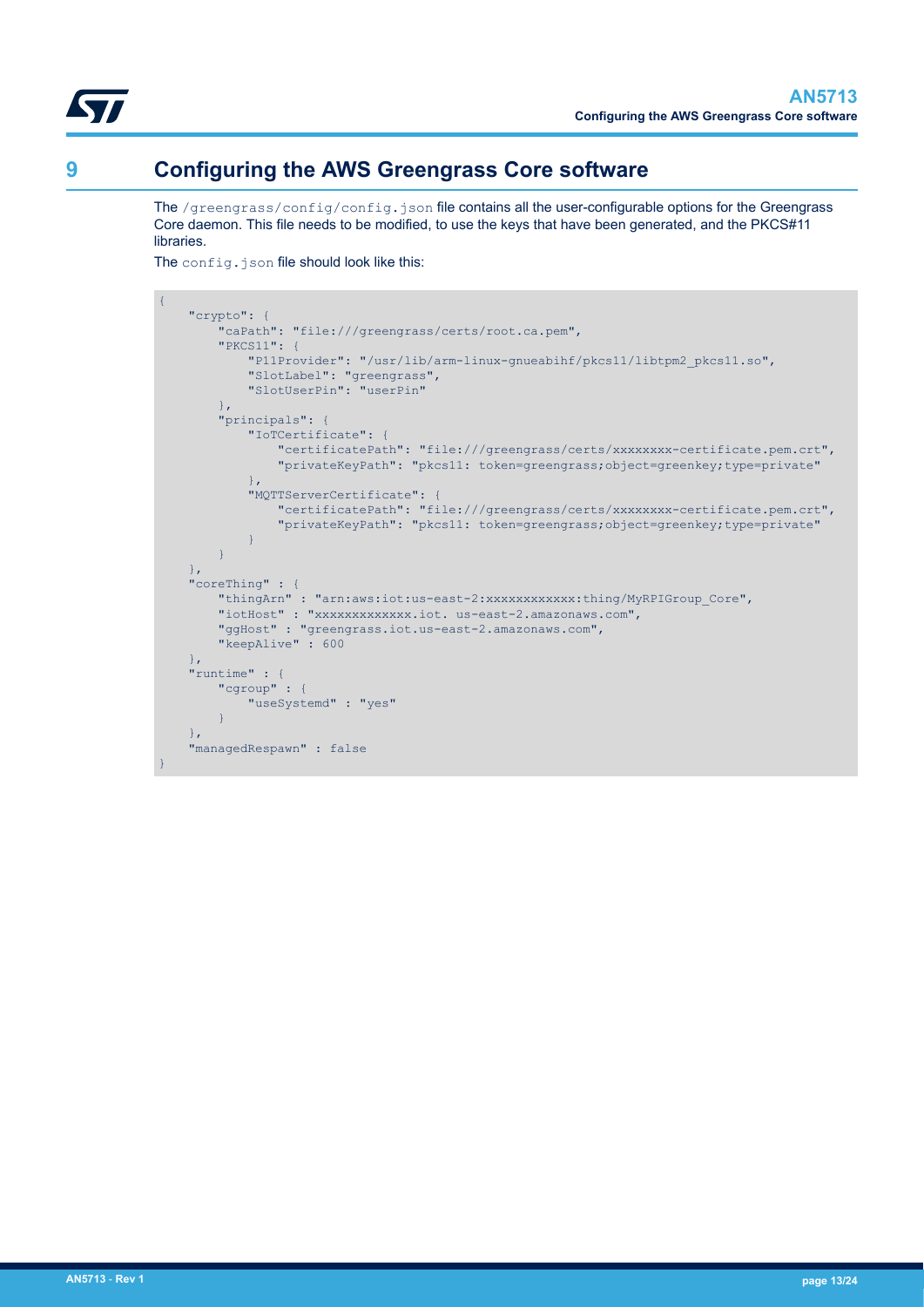<span id="page-13-0"></span>

## **10 Running the IDT test suite**

The AWS Partner Device Catalogue lists all the qualified hardware that works with AWS IoT Greengrass. To enter the Partner Device Catalogue, AWS provide a series of tests that the device running for qualification must pass. This test suite is provided through a software named the AWS Greengrass IDT (AWS IoT Device Tester). The IDT software is executed from a host computer running on Windows®, Mac®, or Linux®, connected to the board to be tested via Secure Shell (SSH).

## **10.1 Downloading and setting up the IDT**

The Greengrass IDT (AWS IoT Device Tester) needs certain authorizations to run the tests. These can be given through an IAM (AWS Identity and Access Management) policy associated with an IAM user.

To create an IAM policy and an associated IAM user, follow step 2 of the [\[IAM-policy&user\]](#page-2-0) guide.

Then, download the AWS Greengrass IDT (refer to [\[IDT\]](#page-2-0) for the link) and extract it onto the host PC:

The IDT needs knowledge of the security resources downloaded in the .csv file for creating the IAM user. This information can be transferred through environment variables. To configure these variables, open /home/\$usern ame/.bashrc with a text editor, add the following lines to the end, then save the file:

export AWS\_ACCESS\_KEY\_ID={your access key} export AWS SECRET ACCESS KEY={your secret access key}

## **10.2 Configuring the access to the device under test**

In the extracted IDT folder, navigate to configs, then open the config.json file. Make sure that the region is set correctly. If you are unsure, set the region to us-east-2.

Make sure that the credentials are configured through environment variables:

```
"auth": {
        "method": "file",
        "credentials": {
               "profile": "environment"
\left\{\begin{array}{cc} 1 & 1 \\ 1 & 1 \end{array}\right\}}
```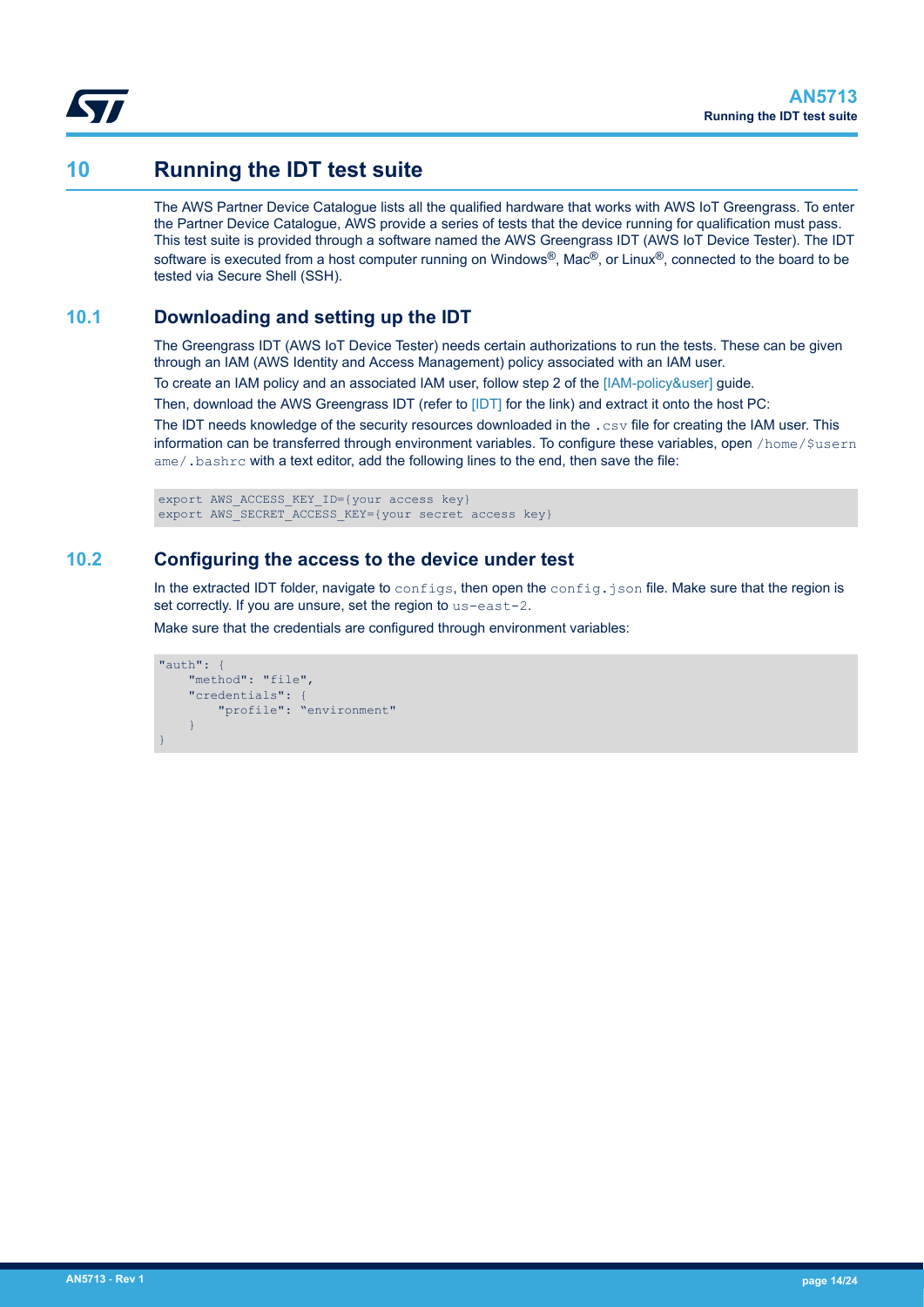

Then, edit the device.json file. It should look like this (where id "RPIPool" and SKU (stock keeping unit) name "RPI3BwithHD8TPM" are examples):

```
\mathbf{r}\left\{ \right. "id": "RPIPool",
               "sku": "RPI3BwithHD8TPM",
                "features": [
                      \left\{ \right. "name": "os",
                               "value": "linux"
                        },
{1 \over 2} ( {1 \over 2} ) {1 \over 2} ( {1 \over 2} ) {1 \over 2} ( {1 \over 2} ) {1 \over 2} "name": "arch",
                               "value": "armv7l"
                        },
{1\over 2} ( {1\over 2} ) {1\over 2} ( {1\over 2} ) {1\over 2} ( {1\over 2} ) {1\over 2} "name": "container",
                               "value": "yes"
                        },
{1\over 2} ( {1\over 2} ) {1\over 2} ( {1\over 2} ) {1\over 2} ( {1\over 2} ) {1\over 2} "name": "docker",
                                "value": "yes"
                        },
{1 \over 2} ( {1 \over 2} ) {1 \over 2} ( {1 \over 2} ) {1 \over 2} ( {1 \over 2} ) {1 \over 2} "name": "streamManagement",
                               "value": "yes"
                        },
{1\over 2} ( {1\over 2} ) {1\over 2} ( {1\over 2} ) {1\over 2} ( {1\over 2} ) {1\over 2} "name": "hsi",
                               "value": "yes"
                        },
{1 \over 2} ( {1 \over 2} ) {1 \over 2} ( {1 \over 2} ) {1 \over 2} ( {1 \over 2} ) {1 \over 2} "name": "ml",
                       "value": "no"
 }
               \frac{1}{2},
                "hsm": {
                       "OpenSSLEngine":
                       "/usr/lib/arm-linux-gnueabihf/engines-1.1/pkcs11.so",
                        "p11Provider": "/usr/lib/arm-linux-gnueabihf/pkcs11/libtpm2_pkcs11.so",
                       "slotLabel": "greengrass",
                       "slotUserPin": "userPin",
                       "privateKeyLabel": "greenkey"
                },
                "kernelConfigLocation": "",
                "greengrassLocation": "/greengrass",
                "devices": [
                      \left\{ \right. "id": "deviceId",
                                "connectivity": {
                                       "protocol": "ssh",
                                       "ip": "{Raspberry Pi IP address}",
                                       "port": 22,
                                       "auth": {
                                              "method": "password",
                                               "credentials": {
                                                      "user": "pi",
                                                      "password": "{Raspberry Pi password}"
}<br>}<br>{
denotes the control of the state of the state of the state of the state of the state of the state of the state of the state of the state of the state of the state of the state of the state of the state of the state of the 
                   \begin{array}{c} \begin{array}{c} \text{ } \\ \text{ } \\ \text{ } \\ \text{ } \end{array} \end{array} }
[[[[[[[[[[[]]]]]
\left\{\begin{array}{cc} 1 & 1 \\ 1 & 1 \end{array}\right\}]
```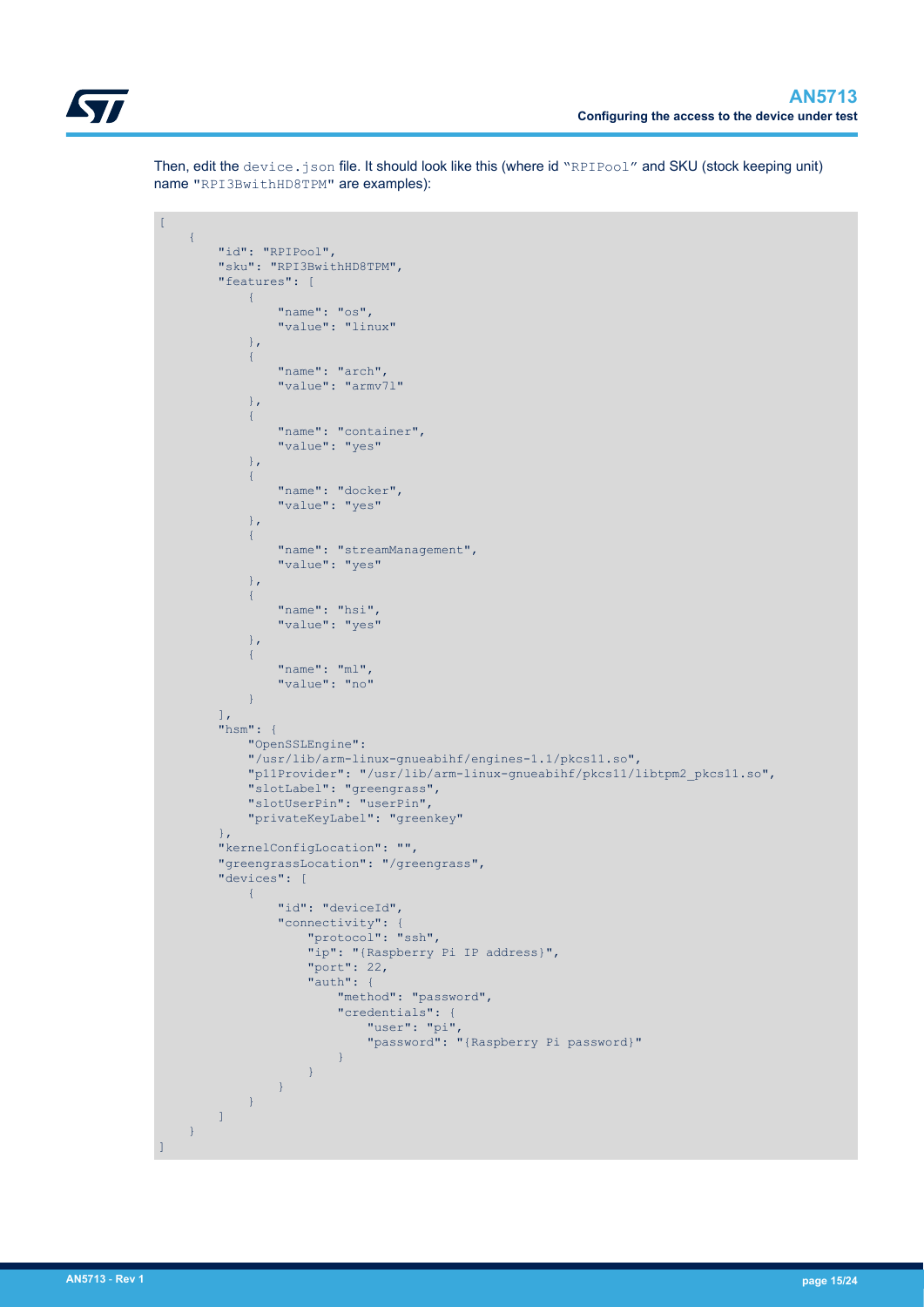<span id="page-15-0"></span>

## **10.3 Running the test suite**

If the AWS Greengrass daemon is not running on the Raspberry Pi, use the following command lines

cd /greengrass/ggc/core sudo ./greengrassd start

If the AWS Greengrass daemon is running on the Raspberry Pi, it must be restarted to consider all the changes. Run:

cd /greengrass/ggc/core sudo ./greengrassd stop sudo ./greengrassd start

On the host PC, open a terminal, navigate to the extracted IDT's bin folder, and run the test suite with the following command:

devicetester\_linux\_x84-64 run-suite --pool-id RPIPool

**DO NOT** run the test suite as sudo, as this would cause tests to fail.

The test suite typically takes 30 minutes to run. A PASSED or FAILED result will appear for each test group in the terminal at the end of execution.

Refer to the logs folder to find more detailed results of the tests. To better understand these logs, refer to [\[Results-logs\].](#page-2-0)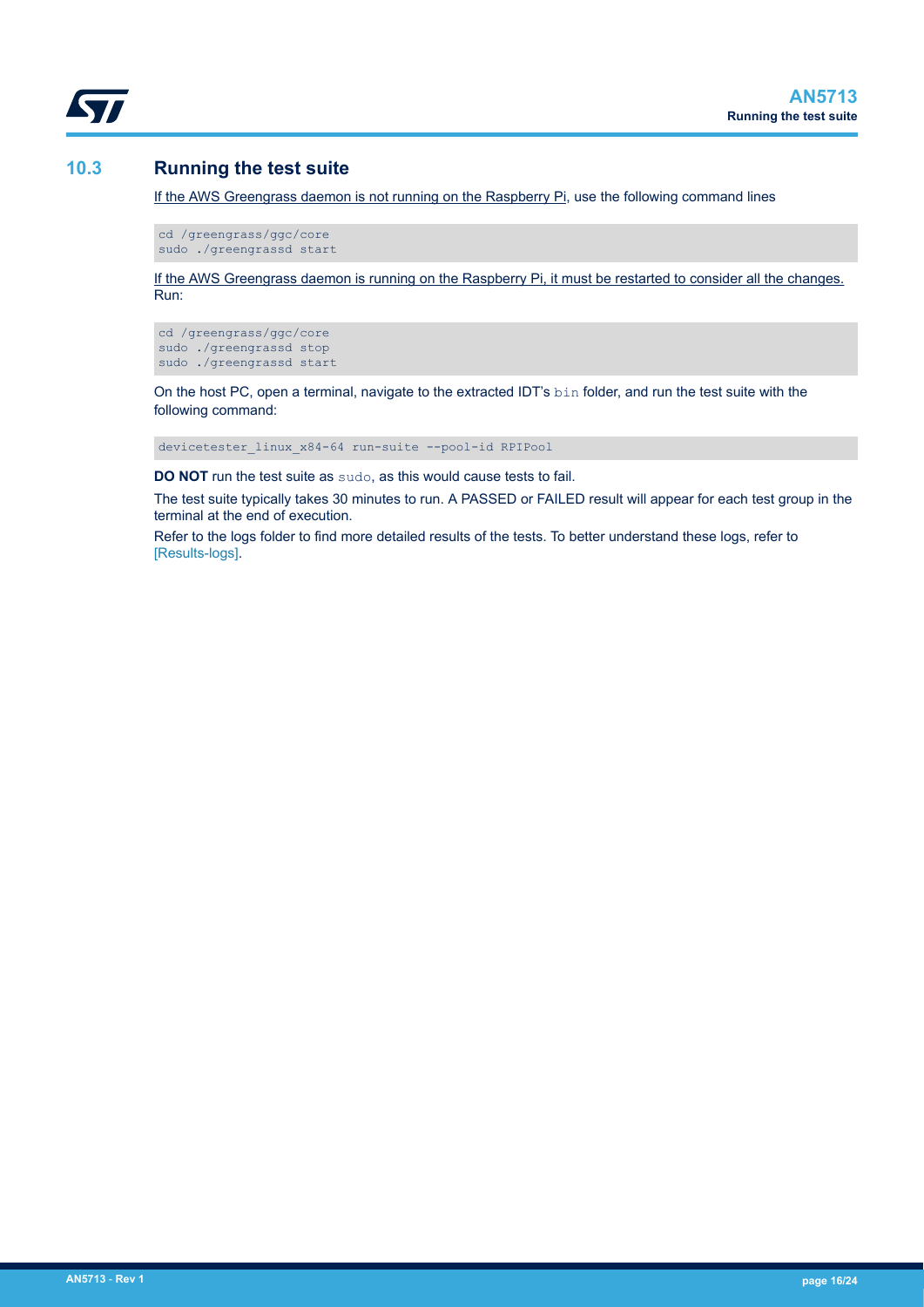<span id="page-16-0"></span>

# **11 Optional: satisfying Docker® dependencies**

To pass the optional Docker® tests in the AWS Greengrass test suite, one must install Docker Engine and Docker Compose.

Use the following convenience script to install Docker Engine:

```
sudo apt-get remove docker docker-engine docker.io
(1)</sup> -o get-docker.sh
sudo sh get-docker.sh
sudo usermod -aG docker ggc user
sudo apt-get install –y libffi-dev python3 python3-pip
sudo apt-get remove python-configparser
sudo pip3 -v install docker-compose
```
To test Docker Engine installation, run the following command:

sudo docker run hello-world

To test Docker Compose installation, run the following command:

docker-compose --version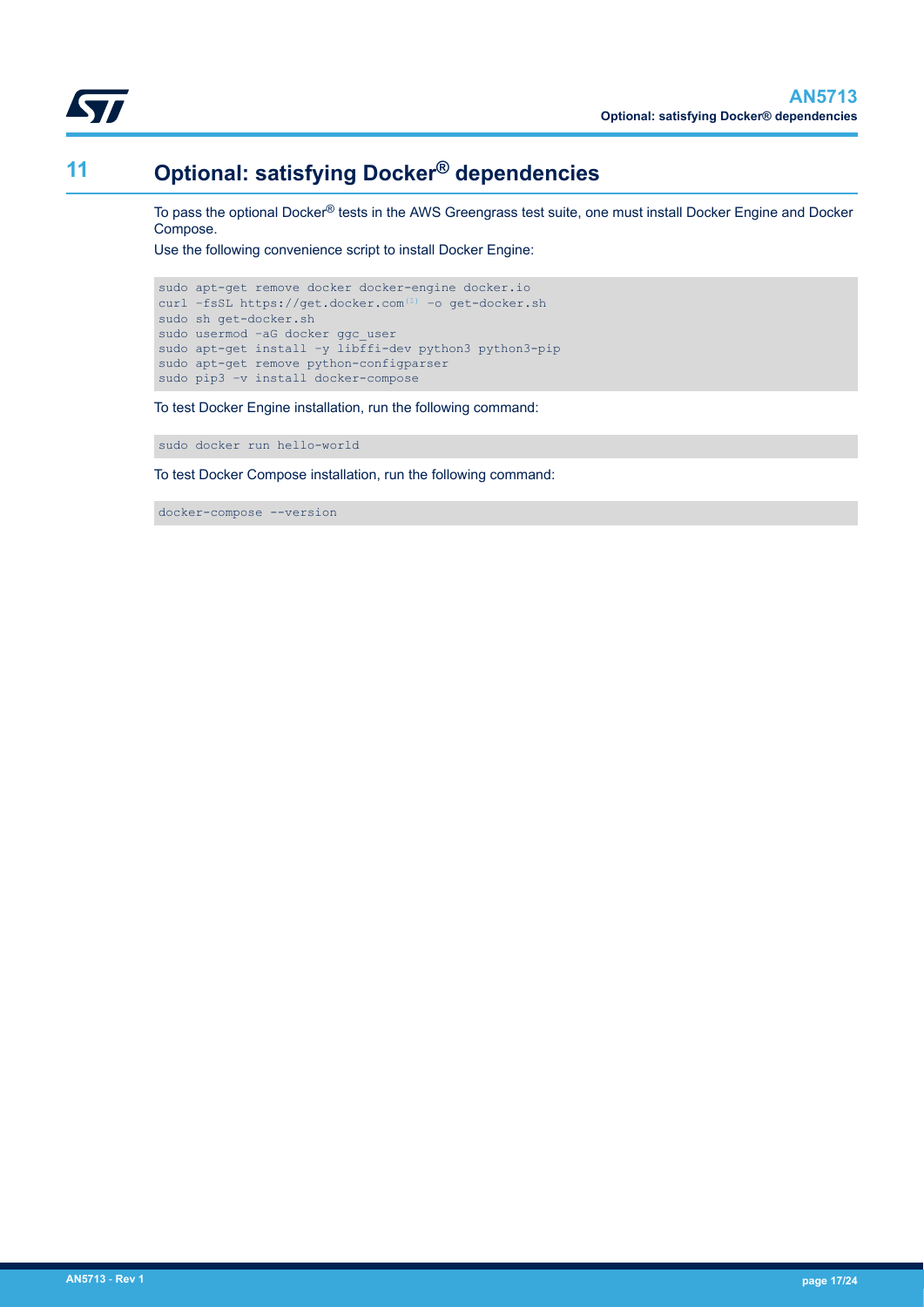## <span id="page-17-0"></span>**12 Troubleshooting**

#### **/dev/tpm0 is not present.**

Make sure that the device tree, driver and kernel configurations were all edited correctly, and that the [STPM4RasPI](https://www.st.com/en/product/stpm4raspi?ecmp=tt9470_gl_link_feb2019&rt=an&id=AN5713) board is correctly plugged in.

#### **The Greengrass Core daemon is not starting.**

AWS provide a dependency checker script for Greengrass setup. Download it and run it with the following commands:

```
cd /home/pi/Downloads
mkdir greengrass-dependency-checker-GGCv1.11.x
cd greengrass-dependency-checker-GGCv1.11.x
wget https://github.com/aws-samples/aws-greengrass-samples/raw/master/greengrass-dependency-
checker-GGCv1.11.x.zip<sup>(1</sup>)
unzip greengrass-dependency-checker-GGCv1.11.x.zip
cd greengrass-dependency-checker-GGCv1.11.x
sudo modprobe configs
sudo ./check_ggc_dependencies | more
```
In addition, make sure that the PKCS#11 key store is configured correctly. The following command allows one to display a list of tokens:

```
p11tool --list-token-urls
```
The following command allows one to display a list of keys associated with a token:

p11tool --login --list-keys 'pkcs11:token=greengrass'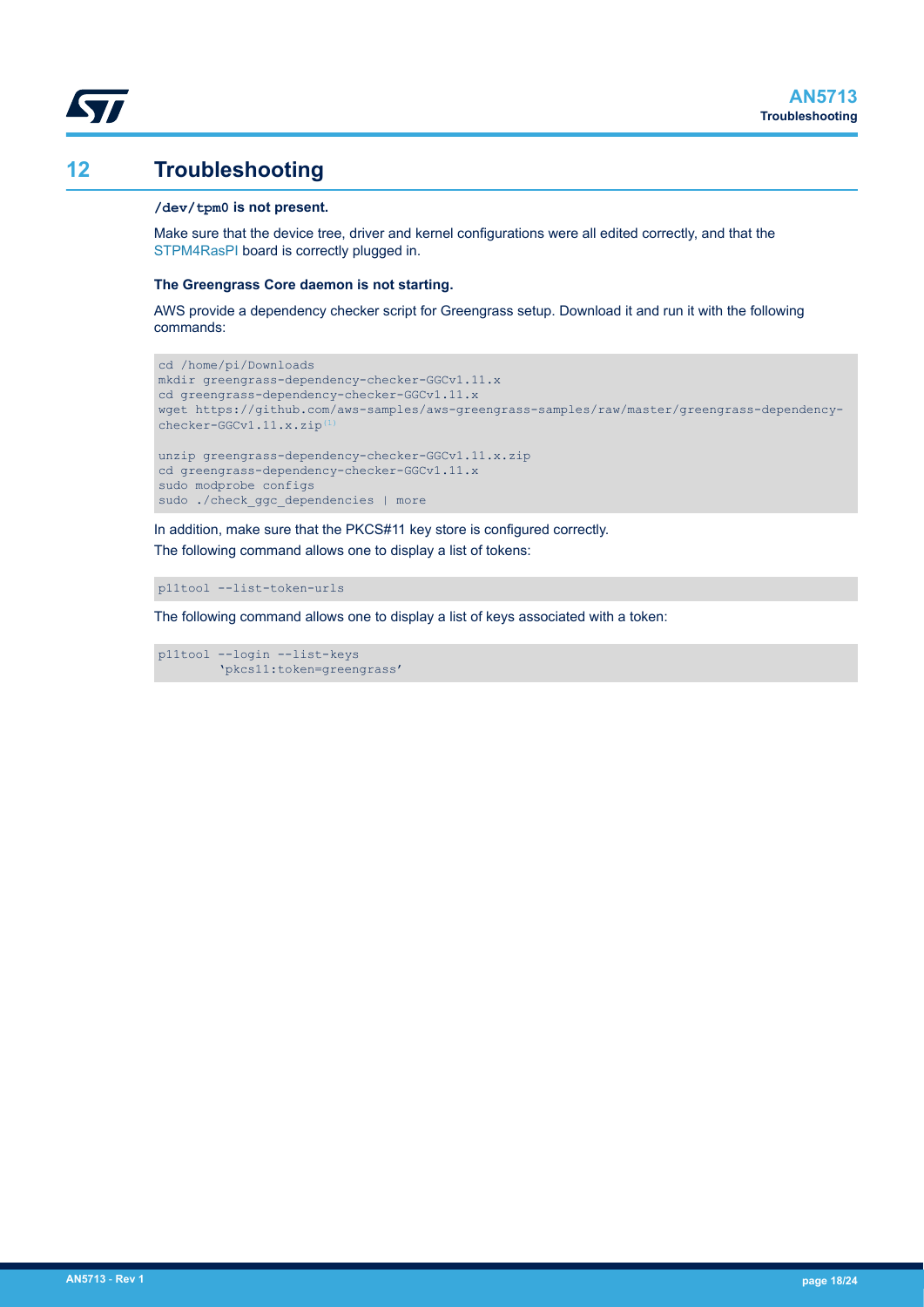# **Appendix A Referenced documents**

**Table 5. Document references**

<span id="page-18-0"></span>

| Document reference   | Document title                                                                                              |
|----------------------|-------------------------------------------------------------------------------------------------------------|
| ITPM 2.0 r138]       | TPM Library, Part 1, Part 2, Part 3, Part 4, Family 2.0, rev 1.38, TCG                                      |
|                      | [TPM 2.0 rev138 Err]   TPM Library, Family 2.0, rev 1.38, Errata, TCG                                       |
| <b>ITPM TSS 2.01</b> | TCG TSS 2.0 Overview and Common Structures Specification, version 0.90, revision 03, October 2<br>2019. TCG |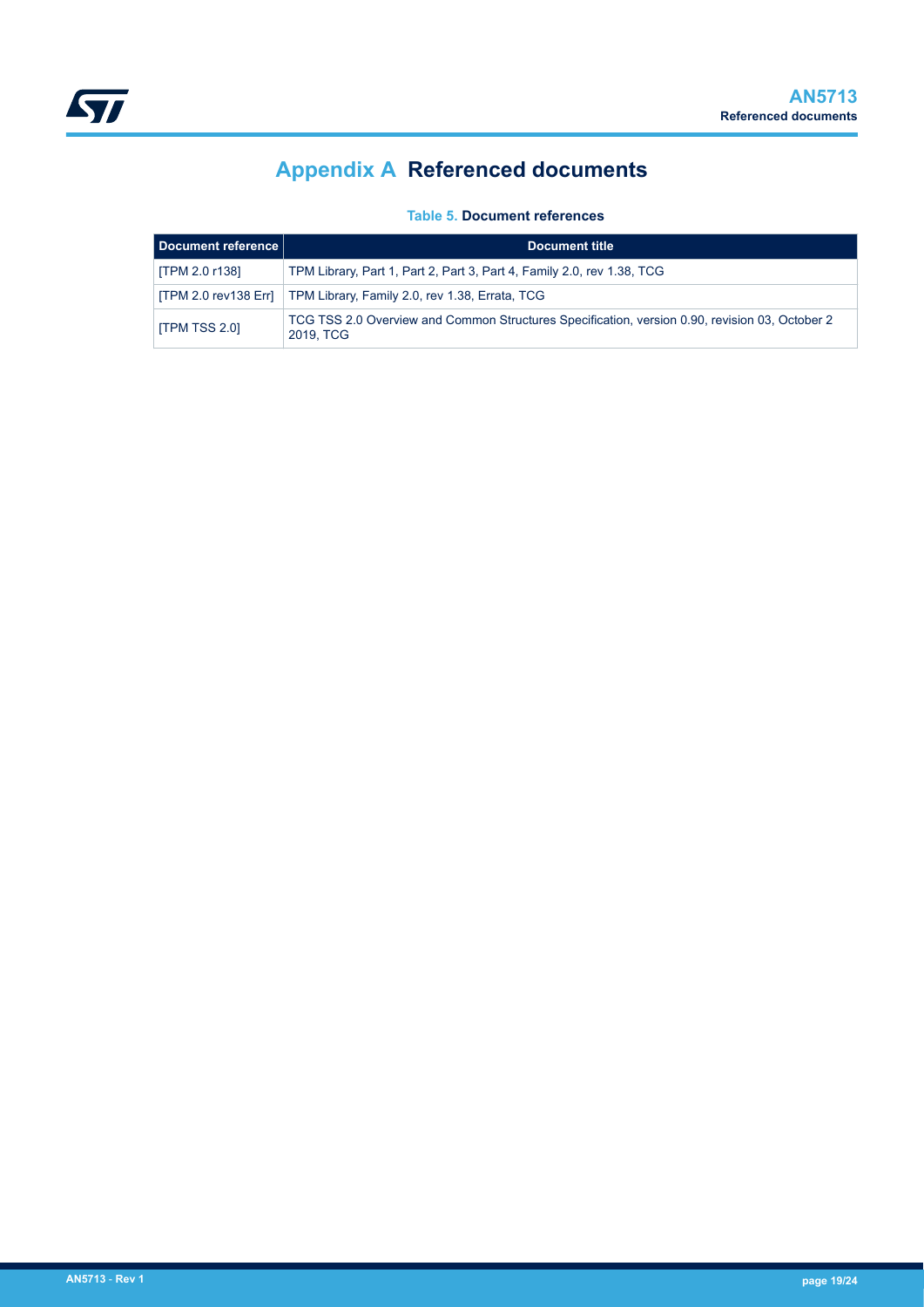# **Appendix B Glossary**

## **Table 6. List of acronyms**

<span id="page-19-0"></span>

| Acronym          | <b>Meaning</b>                                                              |
|------------------|-----------------------------------------------------------------------------|
| AWS <sup>™</sup> | Amazon Web Services <sup>™</sup>                                            |
| <b>CSR</b>       | Certificate signing request                                                 |
| EC               | Elliptic curve                                                              |
| <b>ECC</b>       | Elliptic curve cryptography                                                 |
| ${}^{12}C$       | Inter-integrated circuit                                                    |
| <b>IAM</b>       | AWS Identity and Access Management                                          |
| IDT              | <b>AWS IoT Device Tester</b>                                                |
| <b>IoT</b>       | Internet of Things                                                          |
| <b>MQTT</b>      | Message queuing telemetry transport                                         |
| <b>NIST</b>      | National Institute of Standards and Technology                              |
| <b>PC</b>        | Personal computer                                                           |
| <b>PKCS</b>      | Public key cryptographic standards                                          |
| <b>RSA</b>       | Public-key signature algorithm (Ron Rivest, Adi Shamir and Leonard Adleman) |
| <b>SKU</b>       | Stock keeping unit                                                          |
| <b>SPI</b>       | Serial peripheral interface                                                 |
| <b>SSH</b>       | <b>Secure Shell</b>                                                         |
| <b>TCG</b>       | Trusted Computing Group®                                                    |
| <b>TPM</b>       | Trusted platform module                                                     |
| <b>TSS</b>       | TPM software stack                                                          |
| <b>URL</b>       | Uniform resource locator                                                    |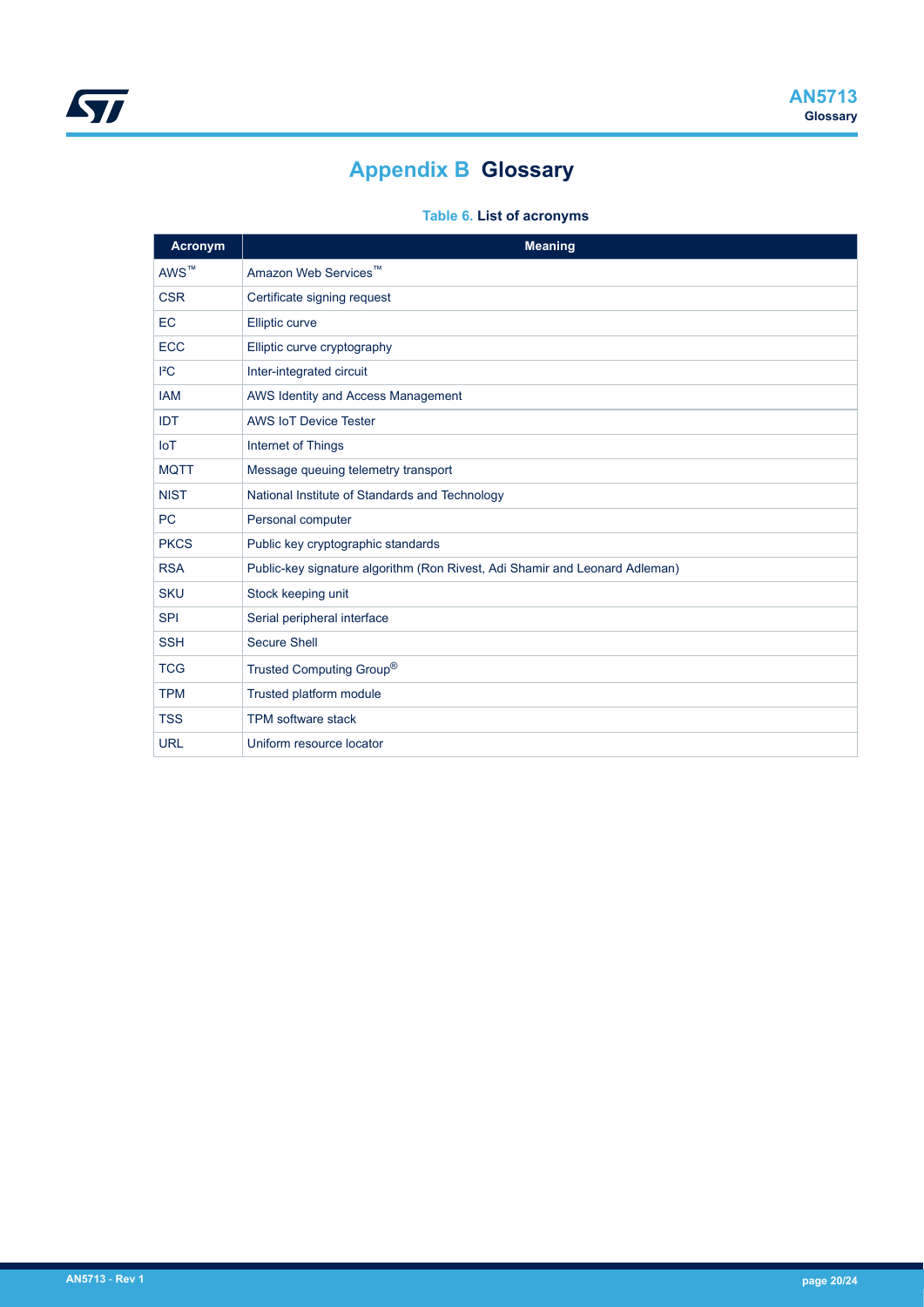# <span id="page-20-0"></span>**Revision history**

#### **Table 7. Document revision history**

| <b>Date</b> | <b>Revision</b> | <b>Changes</b>   |
|-------------|-----------------|------------------|
| 16-Sep-2021 |                 | Initial release. |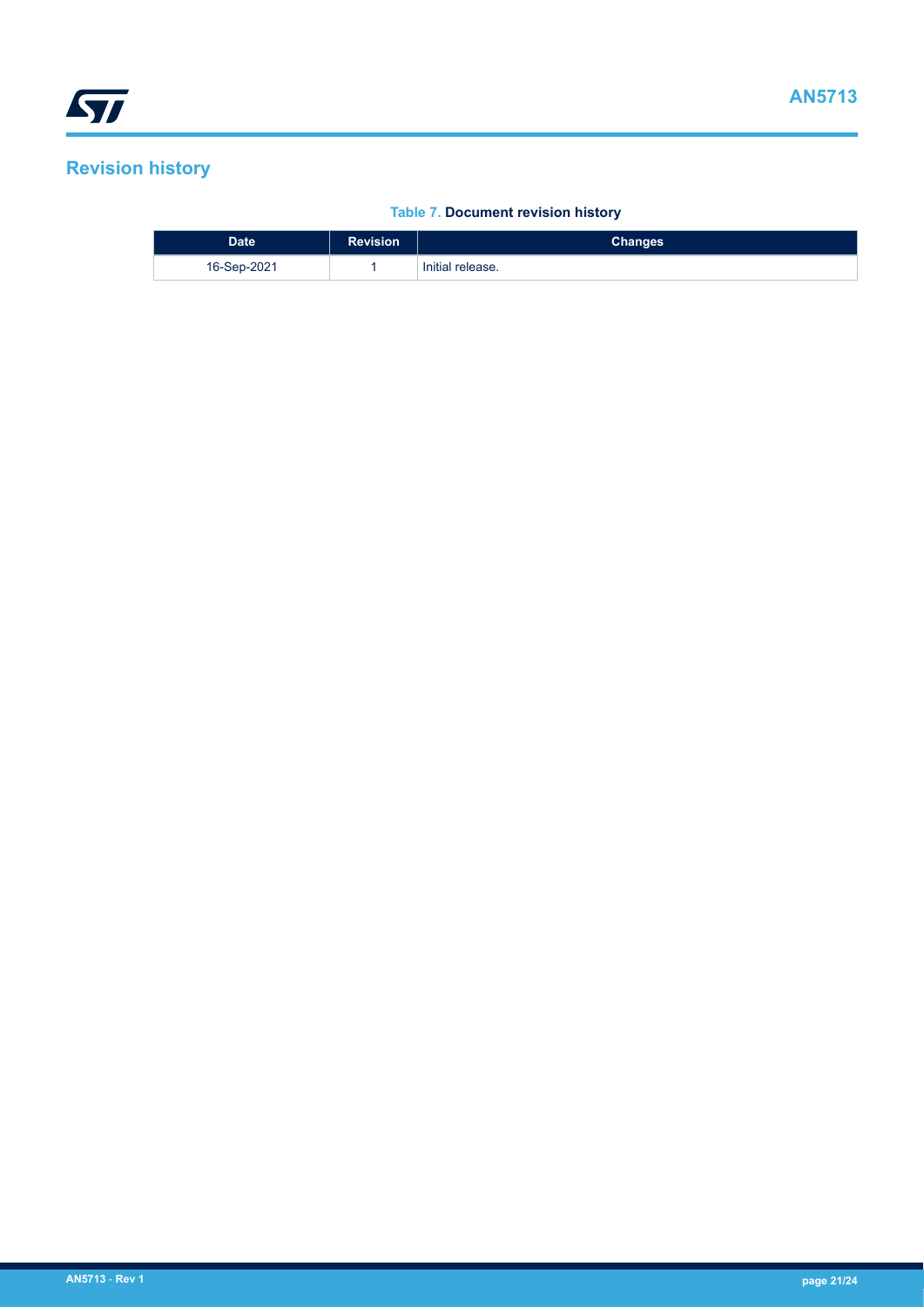

# **Contents**

| 1            |                   | Reference links…………………………………………………………………………3 |  |
|--------------|-------------------|----------------------------------------------|--|
| $\mathbf{2}$ |                   |                                              |  |
| 3            |                   |                                              |  |
|              | 3.1               |                                              |  |
|              | 3.2               |                                              |  |
|              | 3.3               |                                              |  |
|              |                   | 3.3.1                                        |  |
|              |                   | 3.3.2                                        |  |
| 4            |                   |                                              |  |
|              | 4.1               |                                              |  |
|              | 4.2               |                                              |  |
|              | 4.3               |                                              |  |
|              | 4.4               |                                              |  |
|              | 4.5               |                                              |  |
| 5            |                   |                                              |  |
|              | 5.1               |                                              |  |
|              | 5.2               |                                              |  |
|              | 5.3               |                                              |  |
|              | 5.4               |                                              |  |
| 6            |                   |                                              |  |
| 7            |                   |                                              |  |
| 8            |                   |                                              |  |
| 9            |                   |                                              |  |
| 10           |                   |                                              |  |
|              | 10.1              |                                              |  |
|              | 10.2              |                                              |  |
|              | 10.3              |                                              |  |
| 11           |                   |                                              |  |
| 12           |                   |                                              |  |
|              |                   |                                              |  |
|              | <b>Appendix B</b> |                                              |  |
|              |                   |                                              |  |
|              |                   |                                              |  |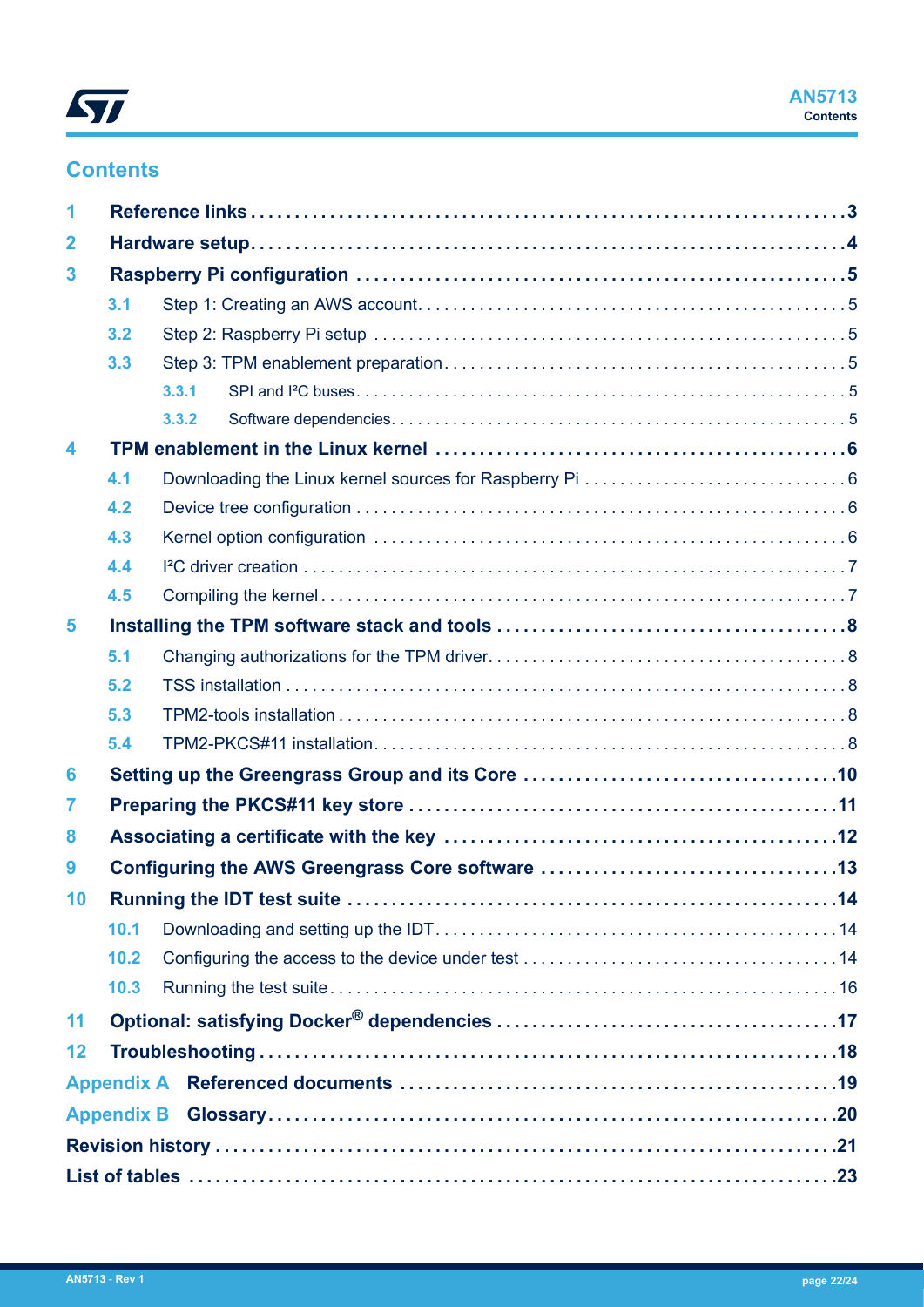# <span id="page-22-0"></span>**List of tables**